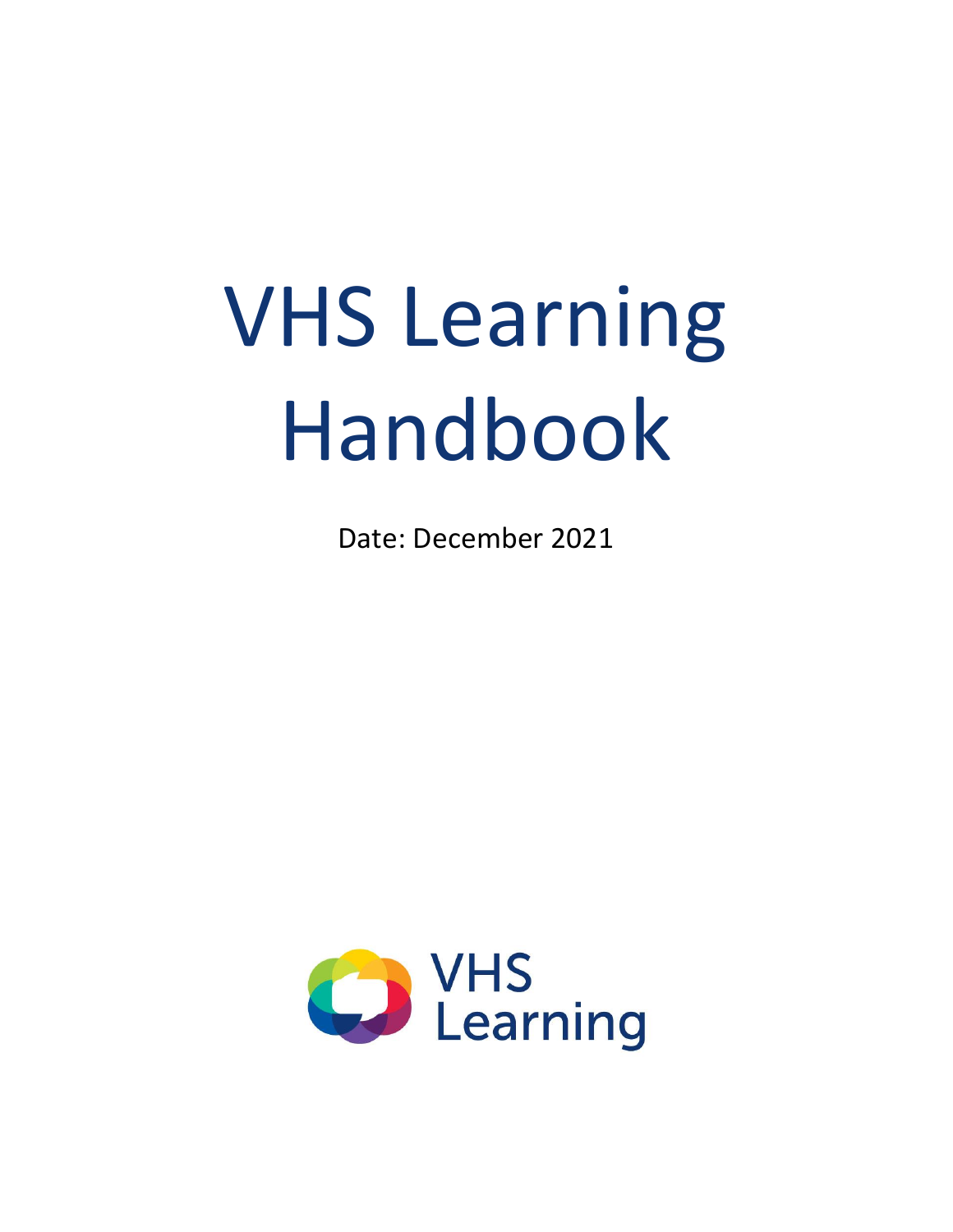# **Table of Contents**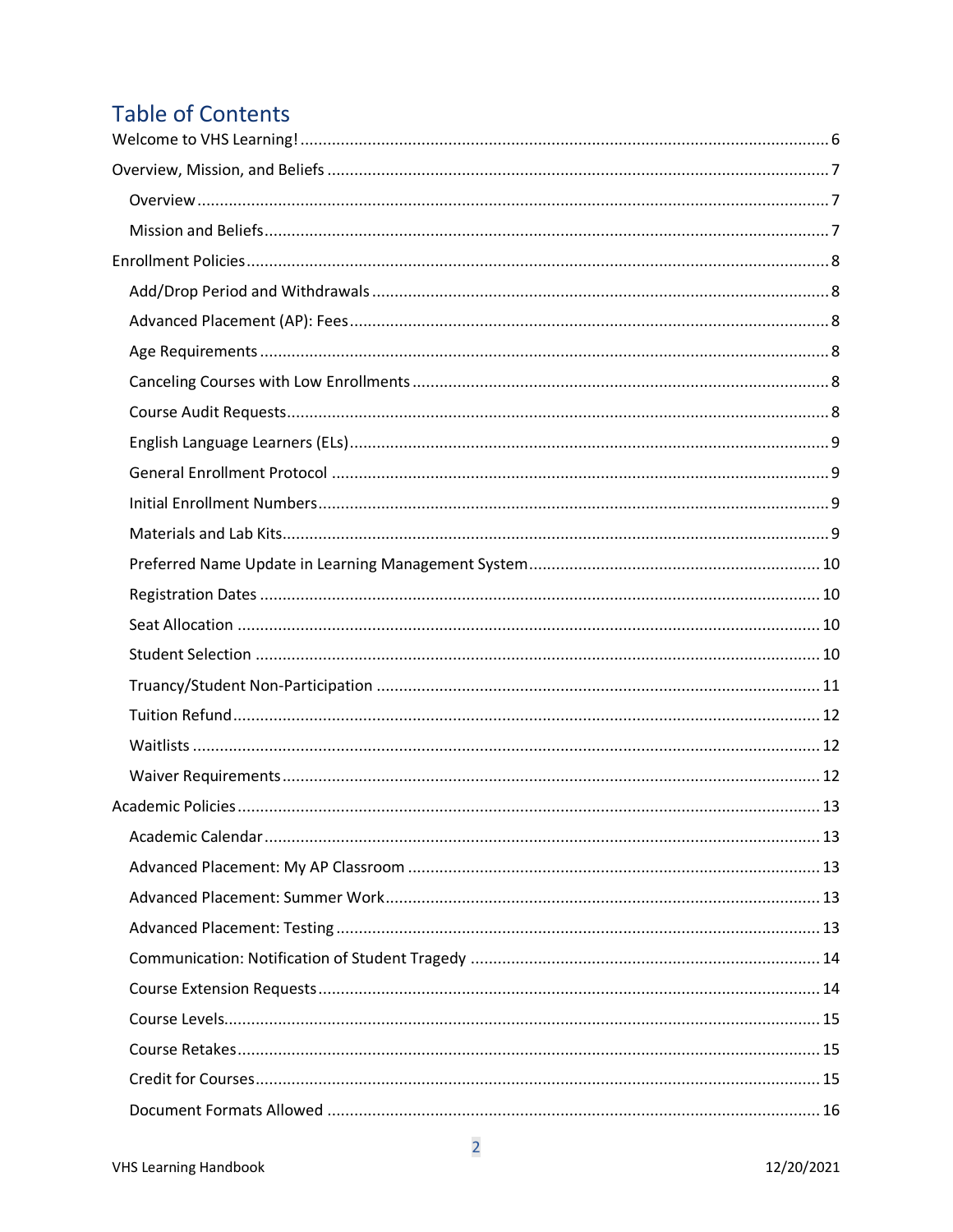| Special Education: Students with 504 or Individualized Educational Plans (IEPs)  21 |  |
|-------------------------------------------------------------------------------------|--|
|                                                                                     |  |
|                                                                                     |  |
|                                                                                     |  |
|                                                                                     |  |
|                                                                                     |  |
|                                                                                     |  |
|                                                                                     |  |
|                                                                                     |  |
|                                                                                     |  |
|                                                                                     |  |
|                                                                                     |  |
|                                                                                     |  |
|                                                                                     |  |
|                                                                                     |  |
|                                                                                     |  |
|                                                                                     |  |
|                                                                                     |  |
|                                                                                     |  |
|                                                                                     |  |
|                                                                                     |  |
|                                                                                     |  |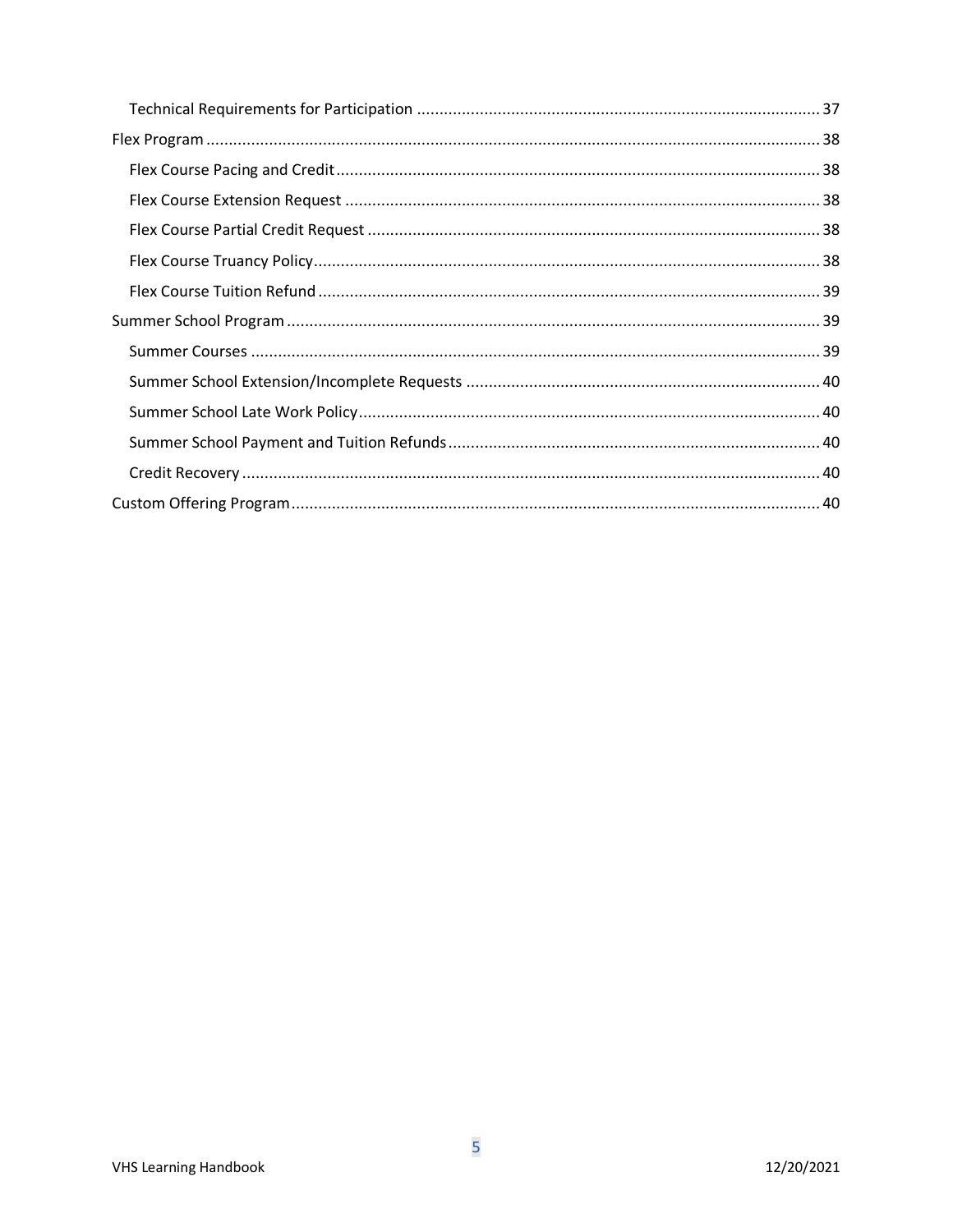## <span id="page-5-0"></span>Welcome to VHS Learning!



#### Welcome to VHS Learning!

Since our inception in 1996, VHS, Inc. has expanded opportunities for high school and middle school students through innovative programs that prepare them for college and beyond.

Today, we unite hundreds of schools and students from around the world to share resources and ideas, provide new educational options to students and prepare educators with the technological skills necessary to enhance learning experiences both online and in the classroom.

Through our unique collaborative approach to learning, we are helping schools, students, teachers, and families. At our nonprofit organization, our team is dedicated to education first. Our goal is to provide every student with the opportunity to reach his or her fullest potential. At VHS Learning, there is no onesize-fits-all model. We work closely with each school, student, and teacher, to provide a personal educational experience. We believe in the value of student-centered learning, where students learn with and from one another. We also believe in the value of teacher-led instruction to help deepen and expand discussions and learning and provide students with guidance and support throughout the educational process.

On behalf of our entire team, I invite you to explore our offerings (VHSLearning.org) and discover how we can help you achieve your educational goals.

Sincerely, Carol DeFuria

President & CEO VHS, Inc.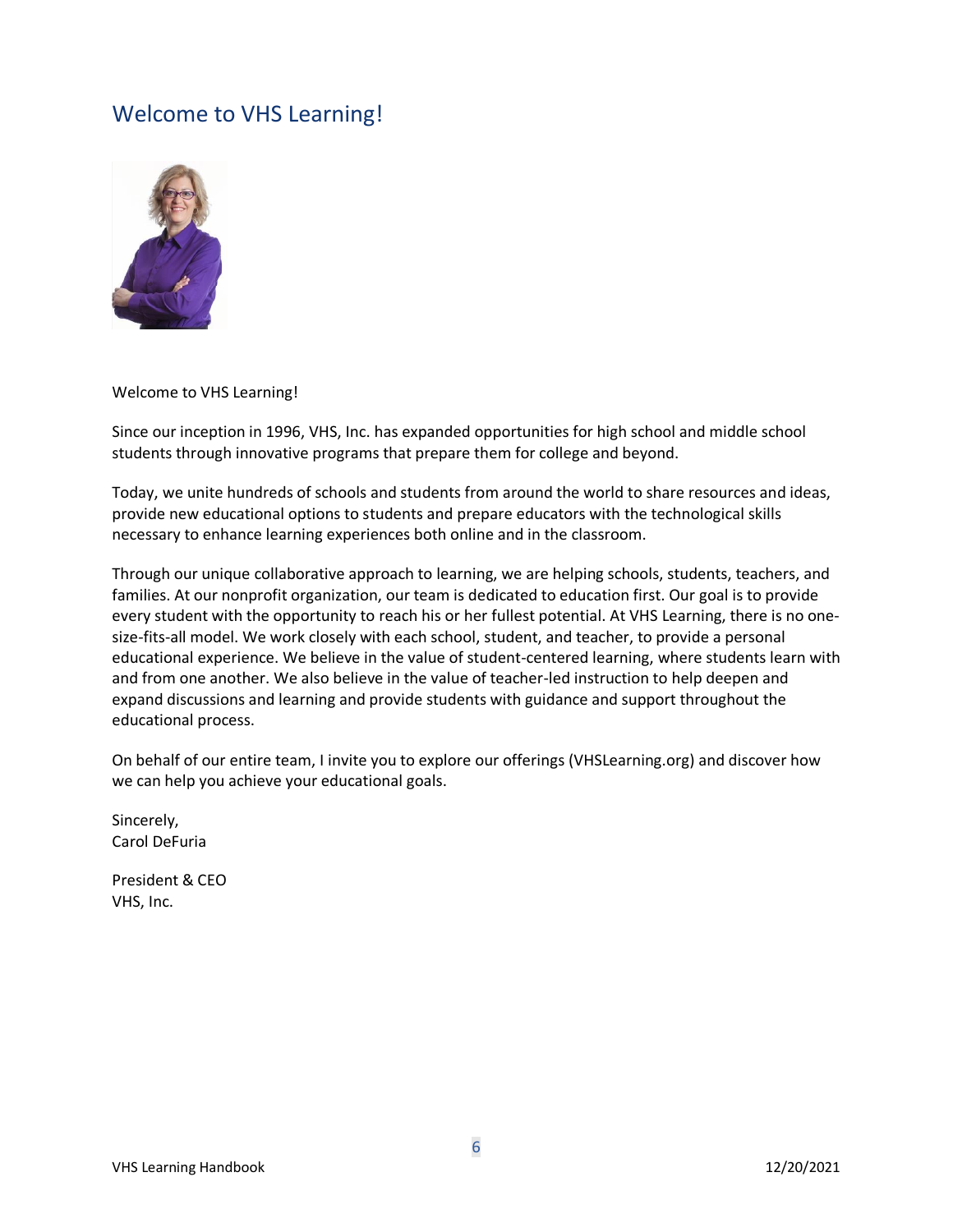## <span id="page-6-0"></span>Overview, Mission, and Beliefs

#### <span id="page-6-1"></span>Overview

VHS, Inc. is a nonprofit organization providing online courses to schools and students across the country and around the world. Course offerings include hundreds of high school and middle school level courses, as well as professional development courses for faculty. We offer courses for students at all levels, including Advanced Placement, honors, and credit recovery. We also offer a summer program for student enrichment, initial credit, or credit recovery. Schools across the United States and around the world utilize our program, and as such it is each school's responsibility to understand any local requirements for participation in online courses within their state/local district.

The hallmark of our courses is the collaboration between students, teachers, and administration. Students learn with and from their instructor and other students in small online classrooms. Districts participating with us receive not only courses and instruction, but also the infrastructure necessary to operate a robust online program, including ongoing professional development for on-site mentors and teachers, orientation for students, assistance with course selection and registration, and technical support.

#### <span id="page-6-2"></span>Mission and Beliefs

Our **mission** is to provide students and teachers with collaborative and engaging learning opportunities.

Our **vision** is to prepare students to be successful in college, careers, and life.

OUR BELIEFS:

- **We believe** all students deserve **equal access** to quality educational choices that help them reach their fullest potential.
- **We believe** students learn best within a **supportive, teacher-led, small-group** environment.
- **We believe** educational opportunity need not be limited by barriers of time and place or availability of **qualified faculty**.
- **We believe** collaborative learning and **student exchange and interaction** are essential for skills development in our global society.
- **We believe** virtual education should **strengthen, not supplant**, face-to-face education.
- **We believe** in the value of **community and the sharing of resources** so all students and schools can benefit.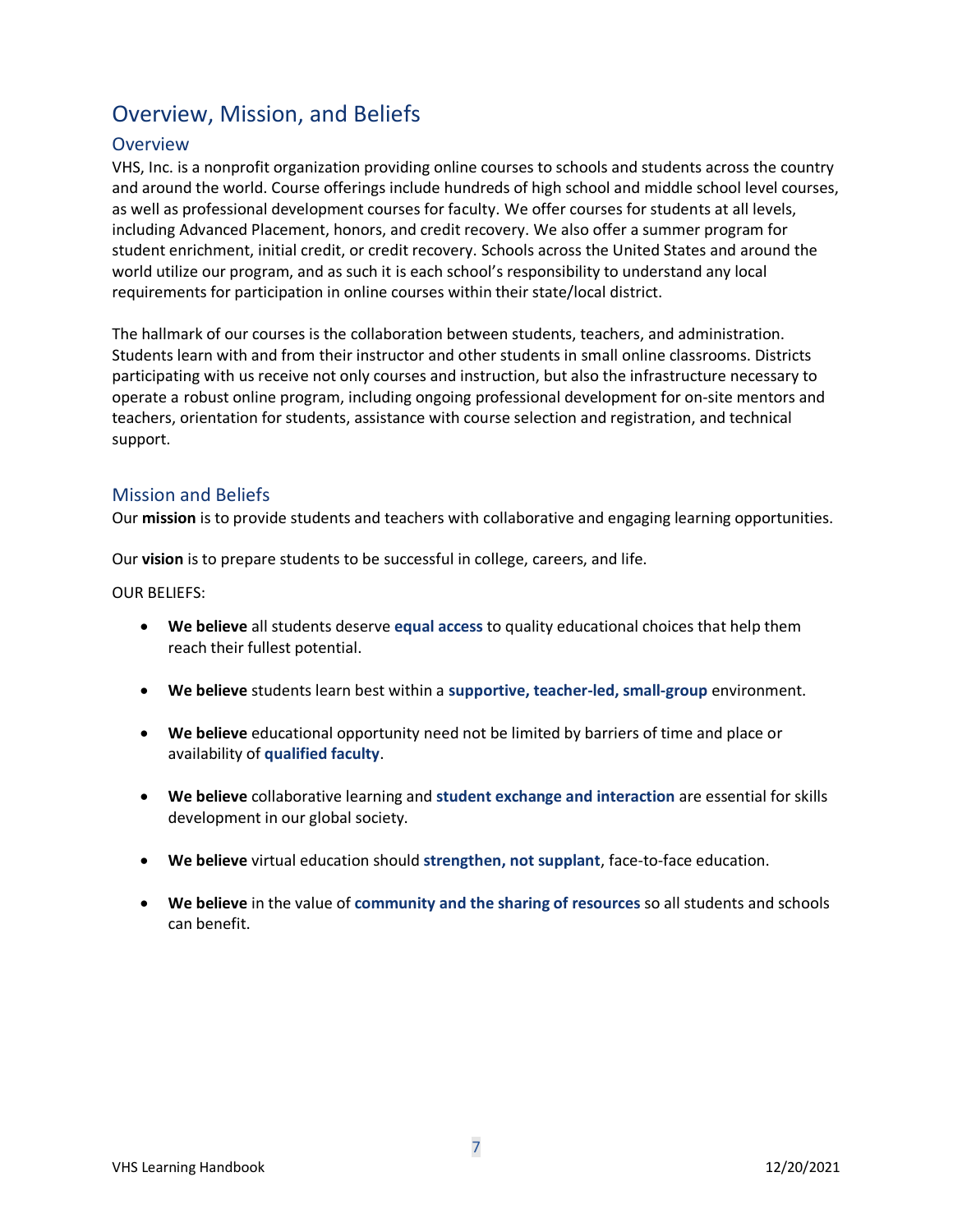# <span id="page-7-0"></span>Enrollment Policies

#### <span id="page-7-1"></span>Add/Drop Period and Withdrawals

The first week of each semester in the fall and spring is the add/drop period. Students may add courses within the first week of class start. Add/drop deadlines are outlined in the [calendar.](https://vhslearning.org/academic-calendar)

After the fall semester add/drop period ends, all fall and full-year seats are considered used. Should a student in a fall semester course (1 seat) or full-year course (2 seats) drop their course after the fall add/drop period, these seats may no longer be used.

Before the add/drop deadline, students who withdraw from a course will not receive a grade for the course. After the add/drop deadline, students who withdraw will receive a grade of 'W' for Withdraw, which will be reported to their school's administrative office.

Tuition reimbursement, if applicable, is dependent on the date the student dropped. The official student drop date is the date in which the student was dropped from his or her course, as noted within the Student Information System. Refer to the Tuition Refund Policy documented in the Handbook for more information on tuition reimbursement.

#### <span id="page-7-2"></span>Advanced Placement (AP): Fees

All AP enrollments are subject to an additional AP fee, to cover the additional costs of managing the AP program. Certain AP courses also require a lab fee. Refer to our online catalog for pricing and details.

#### <span id="page-7-3"></span>Age Requirements

All VHS Learning course descriptions include the appropriate grade-level for students. In some cases, students must be aged 13 or over to enroll in a VHS Learning course to ensure students meet COPPA requirements for software being used in the course. Please check the course descriptions carefully to ensure age and grade requirements are met. VHS Learning does not enroll students aged 21 or older.

#### <span id="page-7-4"></span>Canceling Courses with Low Enrollments

VHS Learning reserves the right to cancel courses with fewer than 8 students enrolled in a semester. If canceling a course is necessary, VHS Learning will do everything possible to place students in a future offering of the same course or enroll students in a similar course. Any canceled enrollments will be eligible for a full refund.

#### <span id="page-7-5"></span>Course Audit Requests

At times, extenuating circumstances might require a student request to audit a course. If a student has experienced a hardship or medical issue and wishes to stay enrolled in their course for the purpose of enrichment rather than earning credit, their site coordinator must file a [support request](https://service.vhslearning.org/s/) that includes the student and course names and an overview of the situation that resulted in the audit request. This request will be reviewed by our Dean and/or Associate Dean.

If an audit is approved, the student will be withdrawn from the course and will be enrolled as a guest, so they have access to content only. They will not be able to communicate with their teacher or classmates. Access to the content will expire when student access is removed at the end of the semester. Students who audit a course will not be able to receive a transcript or certificate of attendance for their course. Students who are approved to audit a course are included in seat utilization totals and must be fully paid individually enrolled students.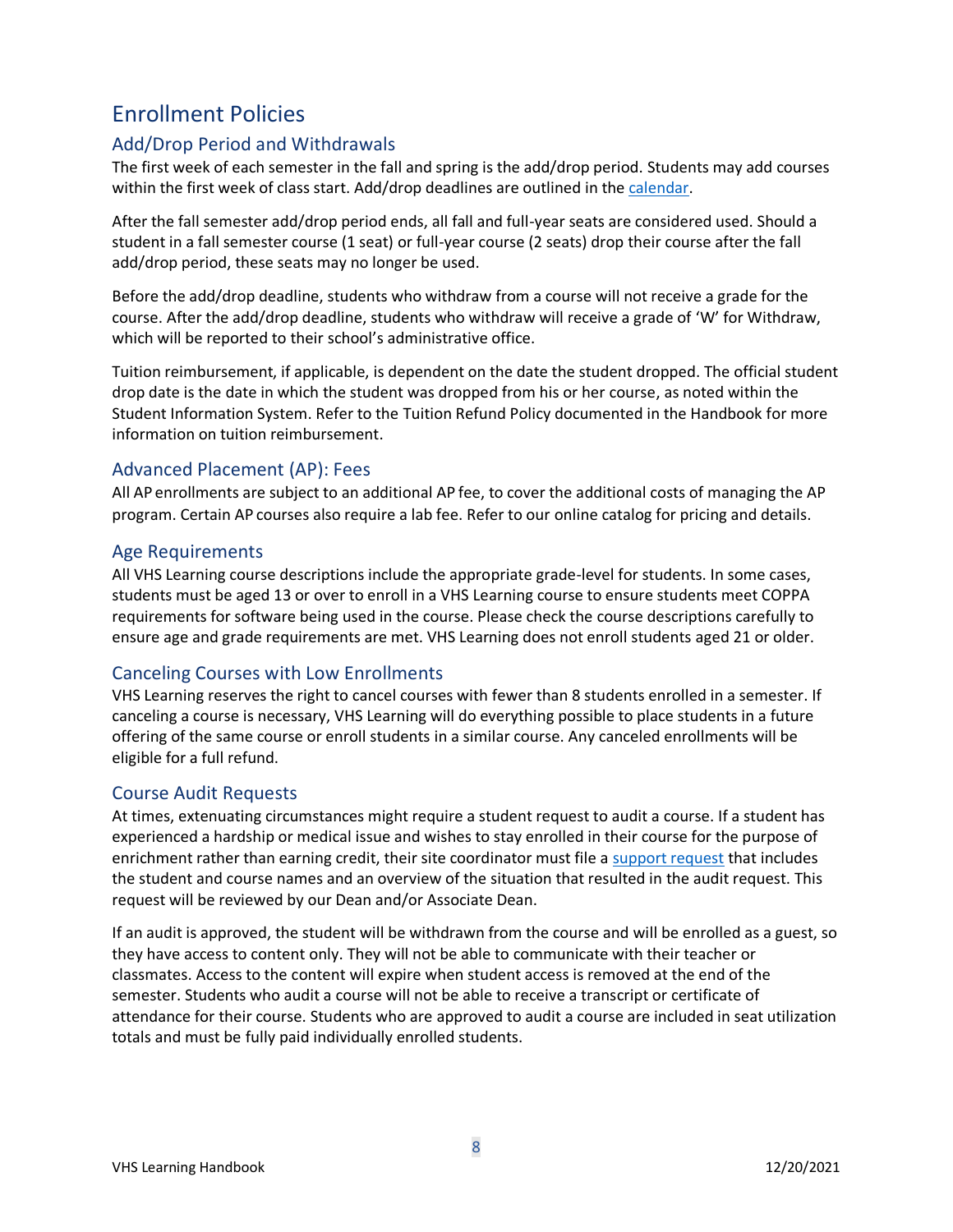#### <span id="page-8-0"></span>English Language Learners (ELs)

To successfully access course content, students must possess appropriate English language skills. Teachers are provided with guidance on accommodating students with minimal to moderate language needs. Schools should assess student language level prior to enrollment to ensure students are able to understand course materials. We recommend that students are assessed and meet or exceed a WIDA score of 4 in reading and writing. By enrolling an English Language Learner, schools acknowledge they are willing to and capable of support language needs for their students locally.

#### <span id="page-8-1"></span>General Enrollment Protocol

Site coordinators enroll students in VHS Learning online courses by accessing the VHS Learning Student [Information System.](https://my.vhslearning.org/) It is the site coordinator's responsibility to manage their school's enrollments and to understand the local requirements for enrollment in online courses at their school district.

- Student enrollments are processed through the end of the add period, as noted in the published academic [calendar;](http://vhslearning.org/academic-calendar) students cannot be added to courses once the add period has ended.
- After the fall semester add period, all fall and full-year seats are considered used. Should a student in a fall semester-length course (worth 1 seat) or full-year course (worth 2 seats) drop his/her course after the fall add period, these seats may no longer be used.
- Drops and withdrawals (drops after Week 1) are processed by the site coordinator, after communication with the student. If assistance is needed, please visit the [Service Center](https://service.vhslearning.org/) and submit a support request.
- Registration is always the most current source of enrollment information; to see current class lists, teachers should view registration in the Student Information System.
- There may be differences between the class roster in the course and registration during the add/drop period, due to a delay between registration updates and class roster updates within the Student Information System. In the case of discrepancies, the Student Information System is considered the most accurate class list.
- Registration for school-year courses occurs between May and September (fall courses), and May and January (spring courses). Site coordinators may register students for spring courses in the fall.

#### <span id="page-8-2"></span>Initial Enrollment Numbers

Although VHS Learning courses are typically capped at 25 enrollments, initial enrollment numbers will be higher than 25 students in courses where there have historically been many drops during the first few weeks of the course. This practice minimizes waitlists for high demand courses and ensures most students can enroll in a VHS Learning course of their choice.

#### <span id="page-8-3"></span>Materials and Lab Kits

Certain courses contain materials that students will be required to obtain on their own, including books easily available at local libraries or common materials to complete simple lab exercises in the home environment. Materials that students are required to obtain on their own, if applicable, are listed in the course description in the [course catalog.](https://my.vhslearning.org/PublicStudentCourseList.aspx) If a student is unable to procure the materials, they should work with their site coordinator to try to obtain the materials. If they are unable to obtain needed materials with site coordinator assistance, the student should inform their teacher and file a support request with details about the situation.

Certain courses require the purchase of a lab kit so that students have access to materials for a robust, hands-on lab program. Courses with lab kits and lab kit fees are noted in the course description in the [course catalog.](https://my.vhslearning.org/PublicStudentCourseList.aspx) Students must care for kit contents responsibly, follow directions carefully, and work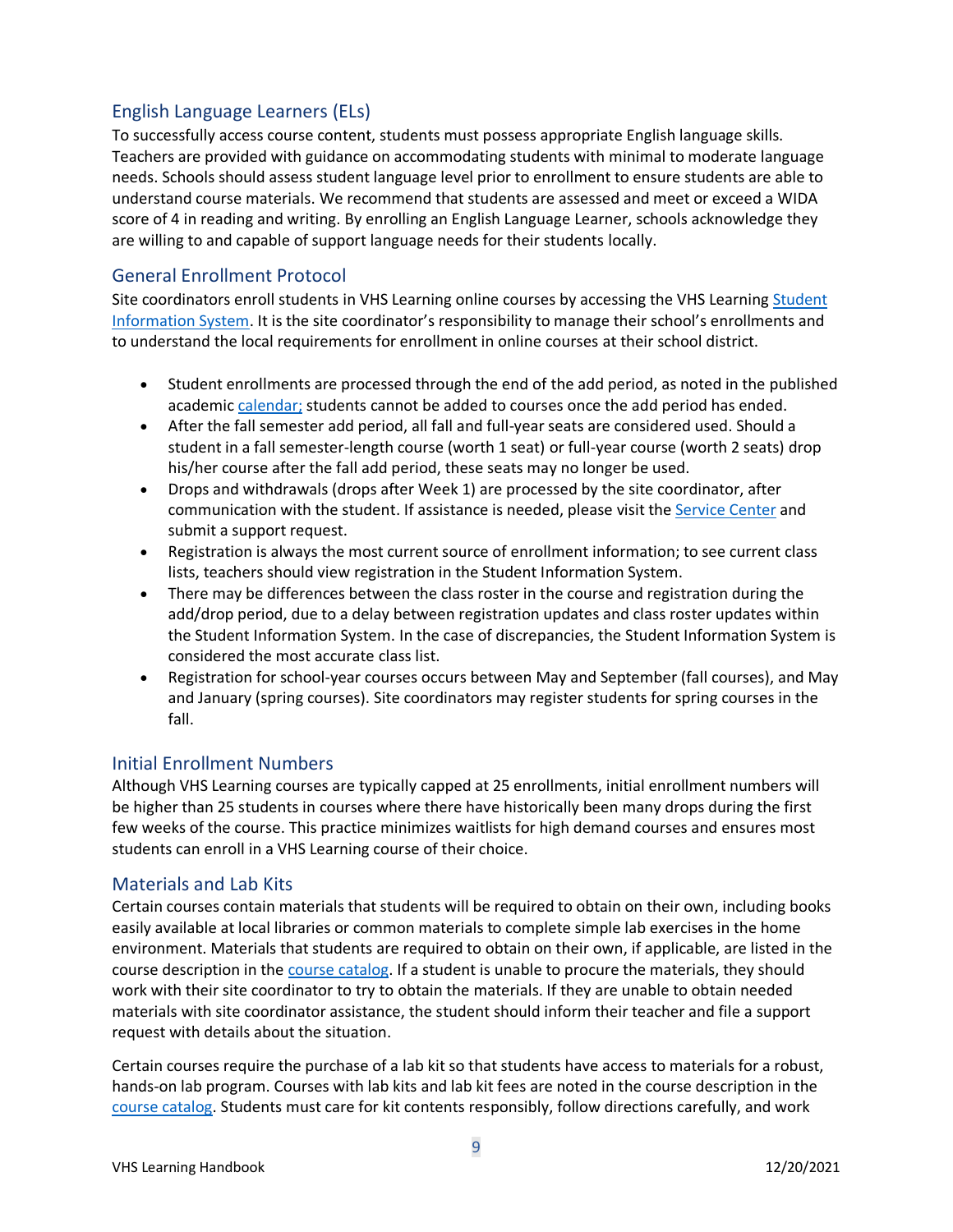independently to complete these labs. Students and a responsible adult will complete a Lab Materials Use Agreement that will be signed and uploaded to their course. Refer to the Waiver Requirements policy for additional information. Lab kits shipped internationally will incur additional shipping and customs fees.

#### <span id="page-9-0"></span>Preferred Name Update in Learning Management System

It is possible to update the name displayed in the Brightspace LMS for students who prefer a different name than their legal name in the VHS Learning SIS. This policy does not apply to nicknames; it is intended for students who request a different name because of gender identity or a cultural preference. To initiate this request the student or site coordinator should file a support request. If the request is initiated after the beginning of the VHS Learning academic year, the student may inquire with their teacher, who will then communicate with VHS Learning staff. Requests are evaluated and approved by VHS Learning staff, after which time changes will be applied to the system.

#### <span id="page-9-1"></span>Registration Dates

Registration dates are available on our web site. Visit the [calendar](http://vhslearning.org/academic-calendar) to see all current registration dates and general semester dates, including deadlines for grade posting.

#### <span id="page-9-2"></span>Seat Allocation

A seat is defined as one confirmed or waitlisted enrollment in one class during a given semester. If a student enrolls in two different courses in the same semester, that counts as two seats for that semester. If a student enrolls in a full year (two-semester) course, that counts as one seat each semester (two in total). Students placed on waiting lists are counted as utilizing a seat. Flex courses are worth one seat, and students have up to 15 weeks to complete their course.

Schools may register students for both the fall and spring semesters as soon as registration begins, typically in mid-May. Flex course enrollments occur on an ongoing basis. Enrollments for Flex courses during the academic year (September start date to April  $30<sup>th</sup>$ ) are included in school membership bundles. Enrollments for Flex courses from May  $1<sup>st</sup>$  through August 31<sup>st</sup> are not included in school membership bundles (fee-based).

If you are participating through a consortium, contact your Consortium Director to determine the number of seats that have been allocated to your school.

After the fall semester add period, all fall and full-year seats are considered used. Should a student in a fall semester course (worth 1 seat) or full-year course (worth 2 seats) drop his/her course AFTER the fall add period, these seats may no longer be used. The Flex course add period is 7 days from the enrollment date in the course. If a student drops a Flex course within the Flex add period (7 days from the course start), the seat is not considered used. Once the add period has closed for the semester, no additional seats may be used during that semester. Students who drop their courses prior to the end of the add period can reenroll in another course, or a different student may use the seat.

#### <span id="page-9-3"></span>Student Selection

Courses are designed for high school students and some middle school students. Students must be age 21 or younger. Contact us if you would like information on special offerings.

Time management and self-motivation are essential skills for success in an online course and should be considered when choosing students to participate in this program. Those who are not motivated or do not have the required skills may struggle and require additional support from the site coordinator or school personnel. Participation in an online course requires independence, personal responsibility, and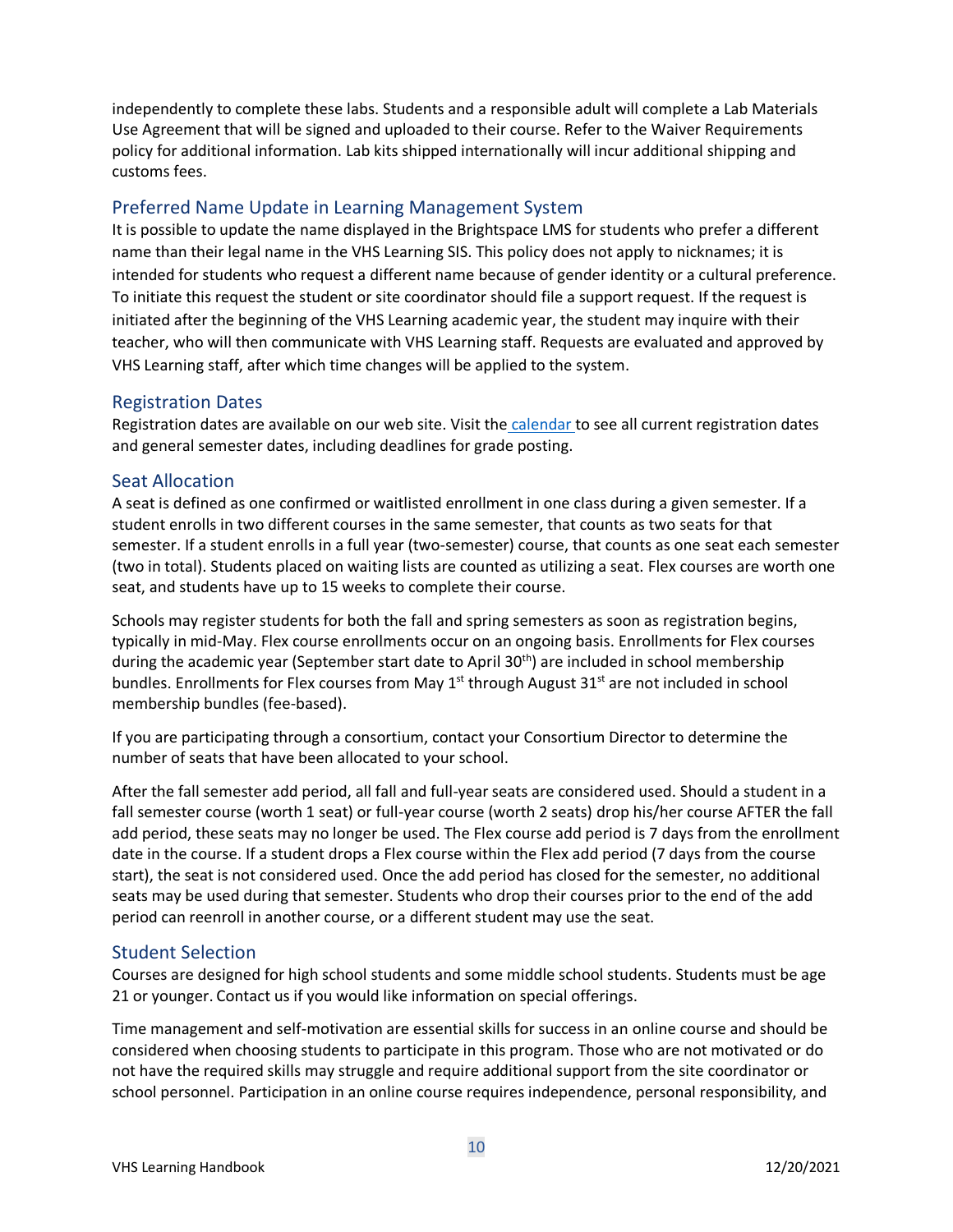good communication skills. Students must plan their work, be responsive to deadlines, and be conscientious in completing assigned tasks independently and in groups.

Typically, site coordinators manage recruitment and enrollment of students. Site coordinators work with school counselors to identify students with the appropriate skillset who have interest in taking online courses. Site coordinators explain student responsibilities, help students become familiar with course choices and the various course requirements, ensure students have the appropriate prerequisites for the courses they choose, ensure students are of the appropriate grade level for the courses they choose, obtain administrative approval for their student enrollments, and enroll students in selected courses. They also ensure students understand the rigor and pacing of the VHS Learning program, and the level of active participation required from students. Students not meeting course requirements must obtain override approval from VHS Learning prior to course enrollment.

Courses are also available to home school students or other students seeking high school course credits. These students may enroll independently, directly via our [website.](https://my.vhslearning.org/publicstudentcourseregistration.aspx?)

#### <span id="page-10-0"></span>Truancy/Student Non-Participation

Teachers will communicate with a student's site coordinator if attendance issues exist. Site coordinators are also expected to monitor student attendance. Students and site coordinators must notify teachers if a student will be absent from class for more than 4 days. Absence is defined as a failure to log in to the class and submit work.

A student that has been absent for 14 calendar days (without an excusable reason for absence or preapproval) is considered truant and may be dropped from their class. Excusable reasons for absence include illness or an accident that requires hospitalization, a natural disaster or extreme weather event, a family emergency, or a concussion or medical condition that prevents attendance from school. Reasons such as overall workload, motivation, studying for specific assessments or examinations at the local school, or sports commitments will generally not be excused.

If a school's policy does not allow for dropping courses, the student would be allowed to remain enrolled but would not be allowed to make up missed work from their absence. For a student to be considered **dropped,** the following process must be documented:

- 1. There must be evidence that the VHS Learning teacher has reached out to the student's SC about their absence prior to the notification of extended absence. The teacher must also attempt to communicate with the student and their site coordinator via email and/or phone to determine if the student intends to re-engage with the class. The curriculum/instructional coordinator must be copied on these communications.
- 2. If the teacher is not able to reach the site coordinator, they should file a [support](https://service.vhslearning.org/s/) request with information about the length of absence, details of the steps taken to communicate with the student and site coordinator, and the result of their actions.
- 3. VHS Learning will contact the student's site coordinator to confirm whether there was an excusable reason for the absence. If the site coordinator does not respond we will call the school administrator. If we confirm there was not an excusable reason for the absence, the student will be removed from class.
- 4. In cases where the student's local school does not allow the student to drop his or her course, but the student does not intend to complete additional work, upon approval from the student's site coordinator the student's enrollment status will be changed so that the student can have access to course content only but will no longer be considered actively enrolled in the course.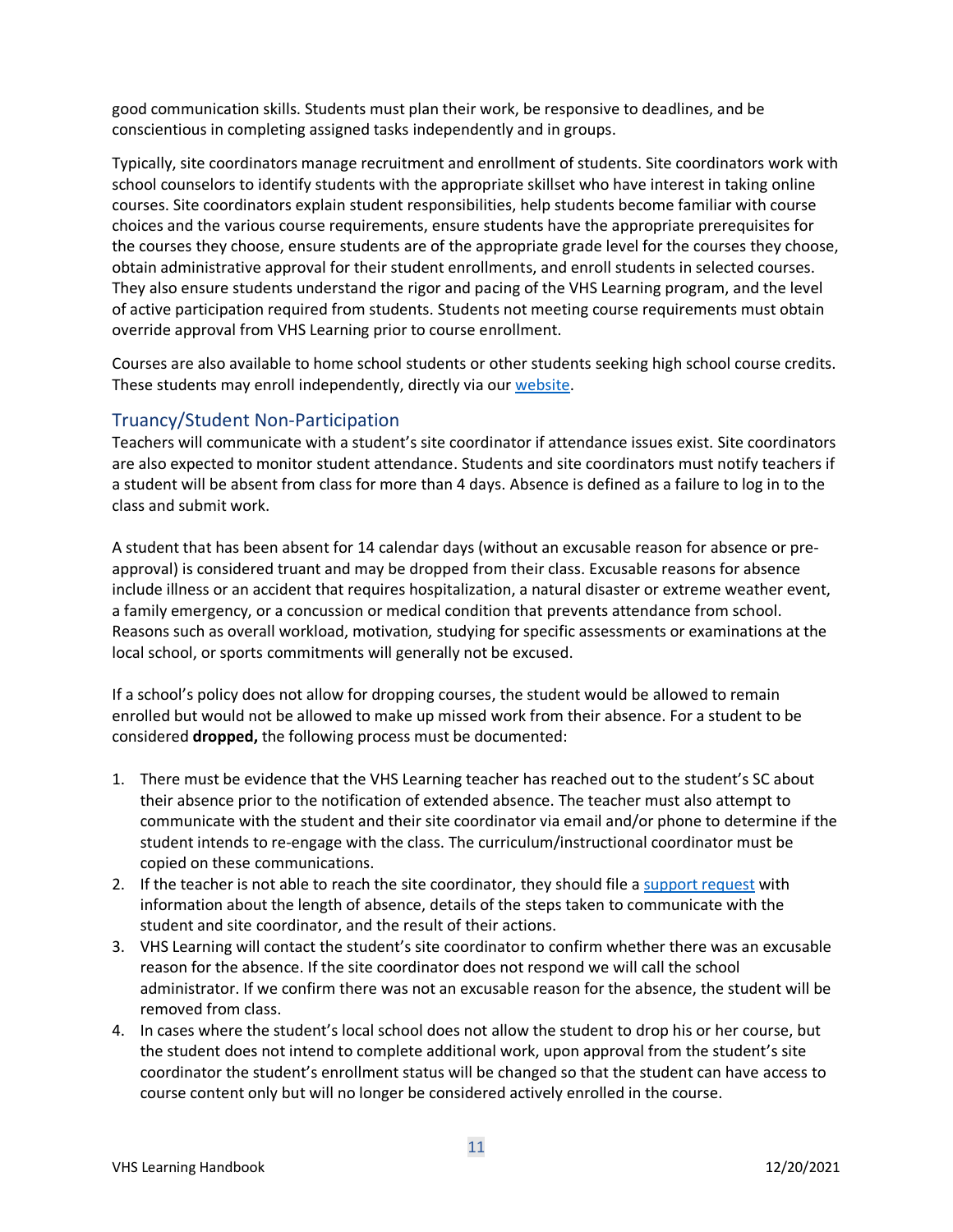If an excusable reason for absence is confirmed, the site coordinator will work with the teacher and VHS Learning curriculum staff to create a plan for the student to complete the course. The Incomplete and Course Extension Request policies apply in this instance.

It is expected that the teacher and site coordinator will work with the student prior to an extended absence so the student can re-engage with the course and complete the course successfully.

Once dropped, student access to the course is removed. There is a delay between request and student drop; drops do not occur immediately. The student's grade in the Student Information System will be changed to Withdrawal, and their grade information, as well as grades processed through the grading system, will not be visible unless a school requests this via a support request. Teachers will not enter grades into the grading system for a student that has dropped.

#### <span id="page-11-0"></span>Tuition Refund

Individual tuition students who officially withdraw from their full-year, AP, fall, or spring semester courses through notification to VHS Learning may receive a refund of tuition according to the following schedule:

- A full refund, less a \$25 administration fee, will be granted prior to the start of class.
- 75% tuition refund will be granted if withdrawal occurs during the first week of the course.
- No tuition refund will be granted after the first week of the course
- The withdrawal date is the date the enrollment is dropped within the Student Information System or the date the drop is requested through a support request (whichever occurs first).
- Tuition refunds are not granted for unused seats purchased in membership bundles.

#### <span id="page-11-1"></span>**Waitlists**

The number of students enrolled in a course is typically limited to 25. Students are automatically placed on the waitlist if a course is full, in the order they are registered. If space becomes available in the course before the add period ends, waitlisted students are added to the course in the order that they were registered. Site coordinators can see which students are waitlisted by clicking on Enrollments, then Enrolled & Waiting in the Student Information System. Once classes begin, site coordinators may elect to remove students from waitlists and register them into courses that have openings. Students who are waitlisted count toward school quota (total number of seats used) for the semester.

#### <span id="page-11-2"></span>Waiver Requirements

Some courses, including lab science courses and physical education courses, require students and their parent/guardian (if student is under age 18) to sign waiver documentation and upload the waiver to the course. Waivers, if required, are outlined in course descriptions within the course [catalog.](https://my.vhslearning.org/PublicStudentCourseList.aspx) Waivers must be returned during the first weeks of the course, as outlined in Week 1 course lesson documents. Students who do not return the required waiver documentation within the expected timeframe will not be allowed to complete assignments for which the waiver is required.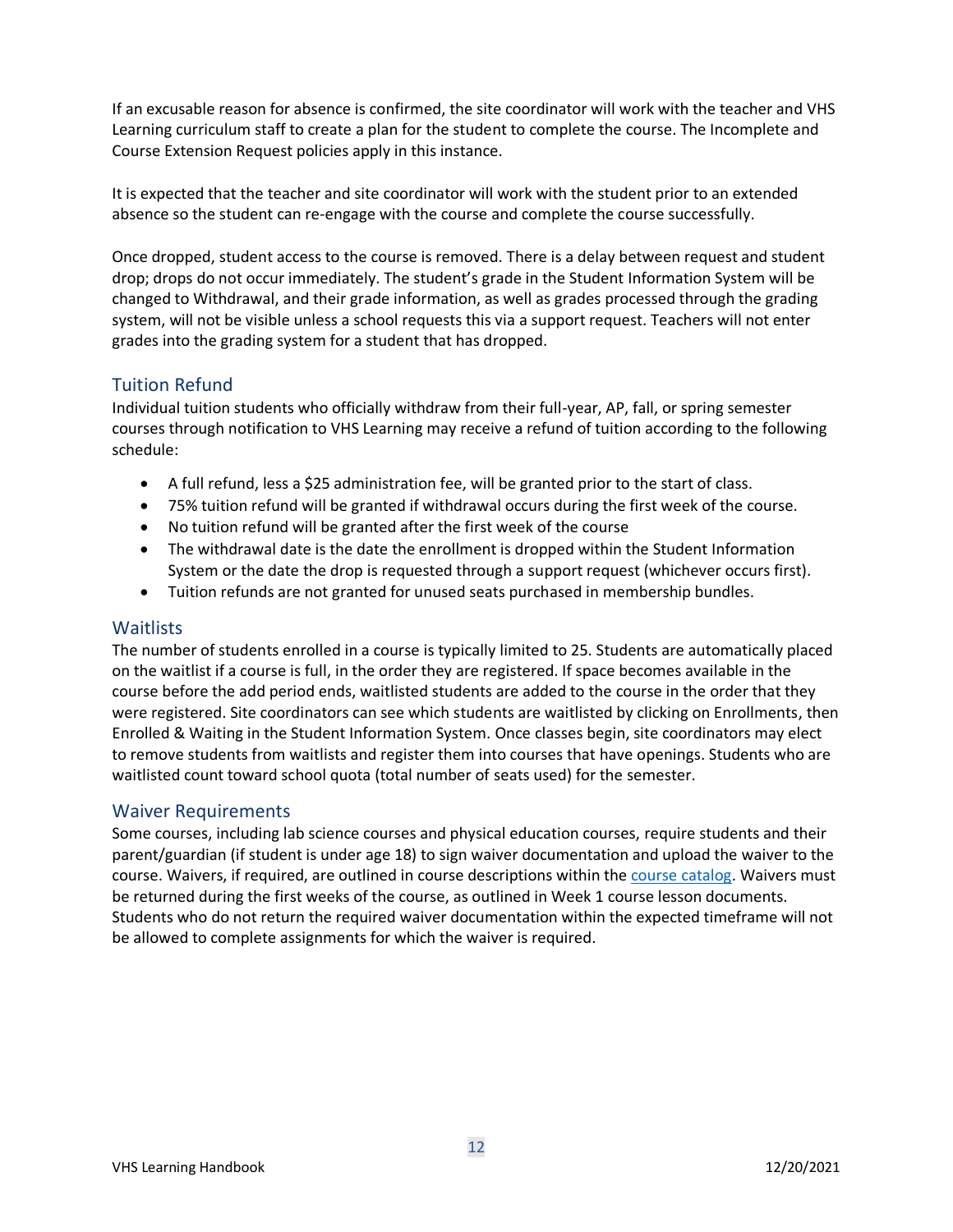## <span id="page-12-0"></span>Academic Policies

#### <span id="page-12-1"></span>Academic Calendar

Academic year courses are either semester-length or full-year (two semester). The fall and spring semesters are 15 weeks in duration. Full-year courses are 33 weeks in duration with a break between weeks 15 and 16. Semester calendars are available on the web site prior to the start of each academic year.

All students and instructors must follow the VHS Learnin[g academic calendar](http://vhslearning.org/academic-calendar) as it pertains to VHS Learning courses. Often school calendars differ from the VHS Learning calendar. When calendars differ, the VHS Learning calendar and course schedule take precedence. Should a student be unable to attend class due to a school calendar issue, it is essential that students and site coordinators inform teachers in advance so arrangements can be made to work ahead or make up work. If students do not make alternative arrangements with teachers in advance in cases of scheduling conflicts, late work policies and penalties apply.

Flex and summer courses are separate and distinct from courses offered during the standard academic year. Flex courses are self-paced, fifteen-week courses with rolling start dates. Summer courses are also available for credit recovery or enrichment and are offered in two four-week sessions and one eightweek session.

Please contact us directly for more information on customized, Flex, or summer courses that follow unique academic calendars.

#### <span id="page-12-2"></span>Advanced Placement: My AP Classroom

VHS Learning students are expected to access and utilize My AP Classroom resources as directed by their VHS Learning teacher. This requires students have a College Board account.

#### <span id="page-12-3"></span>Advanced Placement: Summer Work

AP courses have required summer assignments that are turned in during Week 1 of the academic year and are graded by the course instructor. Summer assignments are expected to take approximately 5 hours total and cover essential content for the course. Students that enroll in the course in late summer have flexibility to turn the work in through Week 3, though students are encouraged to finish summer assignments prior to course start if possible. Summer assignments are linked in the course description of each course in the [catalog.](https://my.vhslearning.org/PublicStudentCourseList.aspx) Summer assignments helps teachers gauge prerequisite knowledge and prepare students for AP-level coursework.

#### <span id="page-12-4"></span>Advanced Placement: Testing

Students enrolled in Advanced Placement courses are expected to take the AP exam and share AP exam scores. Students who are failing their AP class need not take the AP exam. Exam results do not affect the student's course grade or future enrollment in courses.

It is the responsibility of the student's school to order and administer AP exams. Schools must set up exam only sections so that student score reports can be accessed by VHS Learning and so VHS Learning teachers can follow student progress in the My AP Classroom platform. Individually enrolled students will be required to secure a testing location using the College Board's homeschool student protocol. VHS Learning does not administer AP exams and will not be able to find a testing site for students.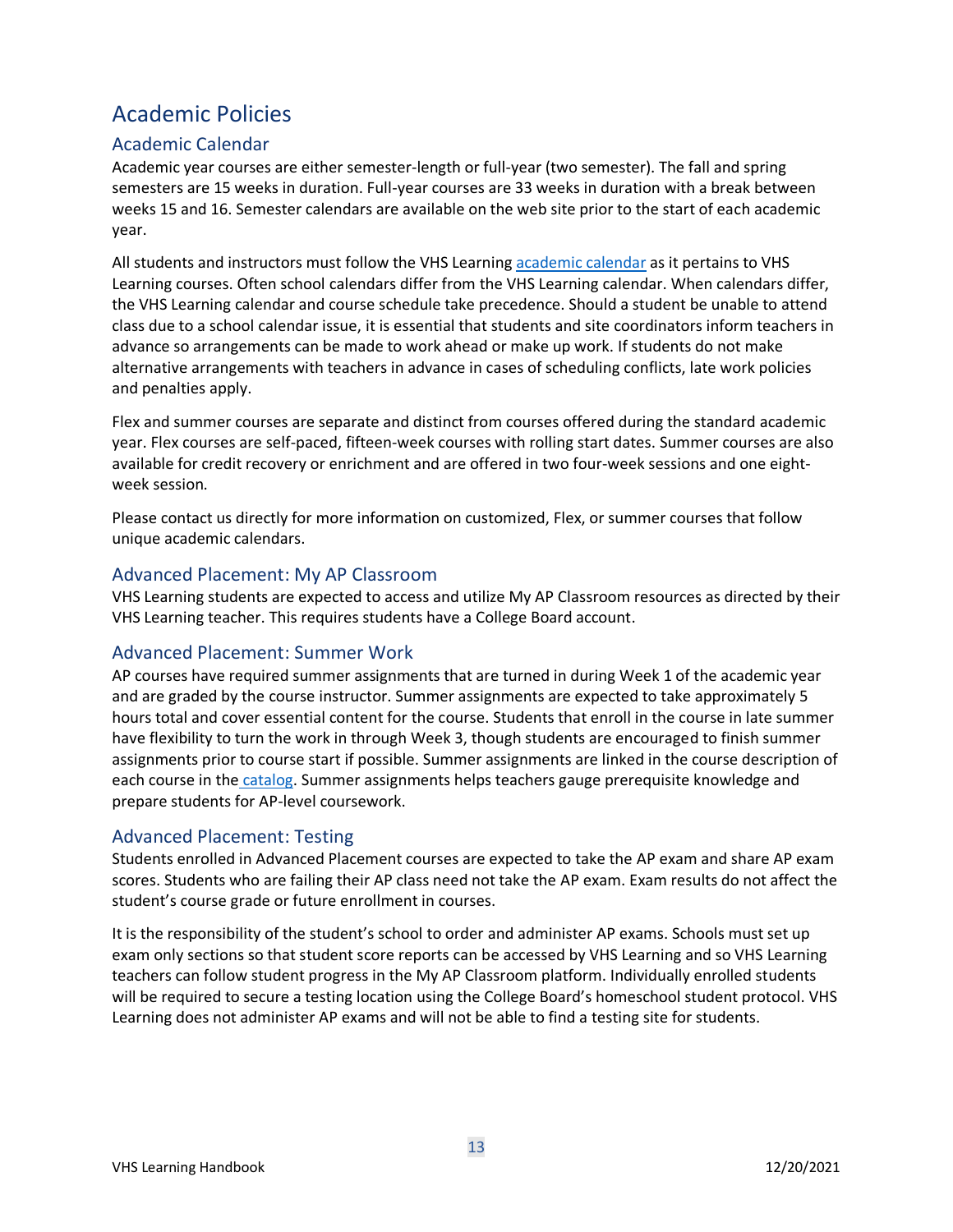#### <span id="page-13-0"></span>Communication: Notification of Student Tragedy

In the unfortunate event of a tragedy concerning a student or faculty member, please contact us as soon as possible via phone (978-897-1900) or a support request via the Service [Center.](https://service.vhslearning.org/)

In circumstances involving a student, we will:

- 1. Contact the student's school to offer support/assistance in the case of a student tragedy.
- 2. Email teachers of the other students from the school where the tragedy occurred, so teachers can be flexible with absences or late work submission.
- 3. Email the site coordinator of the other students in the class in which the tragedy occurred, to make them aware of the situation.
- 4. Work with the teacher in the course in which the student was enrolled to determine the best method of communication to the students in the class and offer additional assistance and support to the teacher.

Examples of situations in which we should be notified include the death of a student, teacher, or site coordinator, or a tragedy concerning a student at a member school that the school has reason to believe may impact their students taking online classes.

#### <span id="page-13-1"></span>Course Extension Requests

Students will be allowed to make up work past the end of a semester under the following conditions:

- There is an excusable reason for absence (as defined below) which prohibited the student from completing the work within the defined period, and
- there has been a written agreement between the student and teacher (either via private topic or documented email) which clearly outlines the names of the assignments to be completed (or exempted), the deadline for turning in the assignments, and the amount of credit which will be granted for work passed in late.

Work extensions (leaving the course open for student submissions) must be formalized in writing between the course instructor and VHS Learning curriculum/instructional coordinator. If approved, extensions will be granted in two-week blocks of time for a maximum of one month. The student will be given a grade of Incomplete through the duration of the extension period, after which time a course grade will be finalized.

Excusable reasons for absence include illness or an accident that requires hospitalization, a natural disaster or extreme weather event, a family emergency, or a concussion or medical condition that prevents attendance from school. Reasons such as overall workload, motivation, studying for specific assessments or examinations at the local school, or sports commitments will generally not be excused.

In extreme cases where a student is unable to access their online classroom for an extended period, such as a student in a concussion protocol or with a significant medical issue, a combination of the following solutions might apply. Decisions about these situations are made collaboratively between the student's school and the VHS Learning Curriculum and Instruction team:

- exempting non-critical work
- student withdrawal from the course
- re-enrolling student in an upcoming semester
- allowing the student to complete work at his/her own pace with support of a local teacher or school administrator.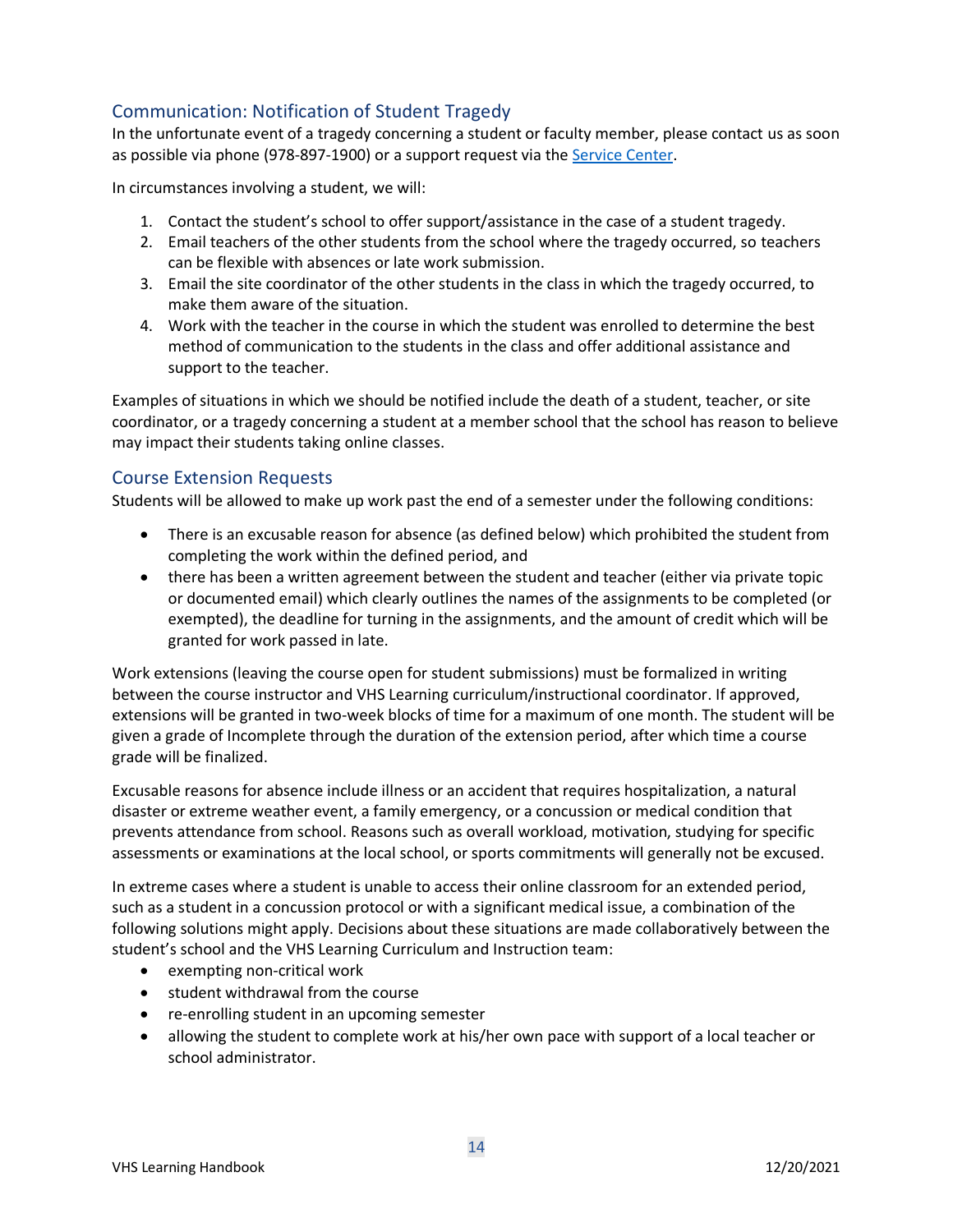#### <span id="page-14-0"></span>Course Levels

Each course is designated as credit recovery (Flex), standard, honors, or Advanced Placement. Standard courses are considered college preparatory and should be identified as such at the student's school. Some high school courses are also designated appropriate for gifted and talented middle school students. The level of each course is indicated in the VHS Learning course [catalog,](https://my.vhslearning.org/PublicStudentCourseList.aspx) which also contains prerequisite skills and course grade level requirements.

The following parameters can be used as guidelines for courses:

- A standard (college preparatory) level class requires students to be actively engaged in their coursework for approximately 6 hours per week.
- An honors level class requires students to be actively engaged in their coursework for approximately 8 hours per week.
- An AP level class requires students to be actively engaged in their coursework for approximately 10 hours per week.
- A middle school course is intended for enrichment and typically requires approximately 4 hours per week.
- Flex courses are typically for credit recovery and require approximately 40 hours of work for a 0.5 credit Flex course and 80 hours of work for a 1-credit Flex course.

#### <span id="page-14-1"></span>Course Retakes

Students must adhere to local school policy regarding retaking our online courses. If allowed by the local school, a student may retake a course providing the following conditions are met:

- 1. The student has approval from his/her school to enroll in the course and the student or school pays the appropriate tuition or uses seats for the enrollment.
- 2. There is space available for the student wanting to repeat a course after spaces have been assigned to students taking the course for the first time.
- 3. The student received a failing final grade the first time the course was taken.

The student's school is responsible for determining how a replacement course will be listed on the student's official transcript. Before allowing students to reenroll in an online course, the school should clearly communicate to the student the way a repeated course will impact the student's transcript and GPA.

#### <span id="page-14-2"></span>Credit for Courses

Local schools grant students credit for taking VHS Learning online courses. Courses taken through VHS Learning should receive the same credit and be listed on the student transcript in the same way as any other course offered by the school. Each VHS Learning semester course is worth one-half (0.5) credit. Year-long courses are worth one (1) credit. Participating schools translate our credits into the appropriate school credit. Credit for Flex and middle school courses are at the discretion of each school.

The following parameters can be used as guidelines for high school level semester and full-year courses:

- A standard level class is a college-preparatory experience that requires students to be actively engaged in their coursework for approximately 6 hours per week.
- An honors level class requires students to be actively engaged in their coursework for approximately 8 hours per week.
- An AP level class requires students to be actively engaged in their coursework for approximately 10 hours per week.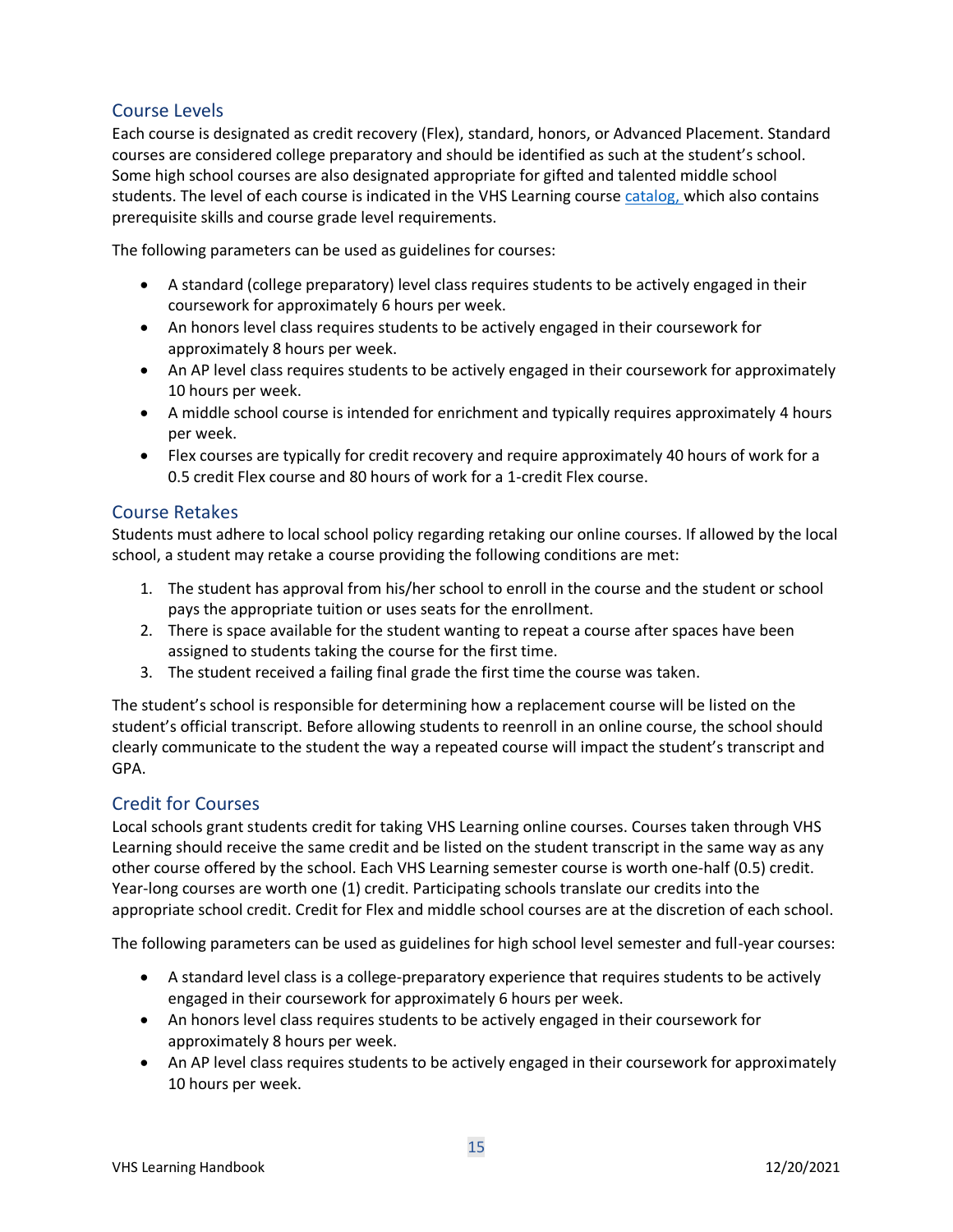We recommend that our online courses be given the same leveling as traditional courses. For example, one VHS Learning AP course should be worth the same credit on a student's transcript as a local AP course.

#### <span id="page-15-0"></span>Document Formats Allowed

To ensure integrity of work and validity of student grades VHS Learning requests that students submit work in file formats that work within our plagiarism detection tool, such as text-based Microsoft Word or PDF files. Upon request, a VHS Learning student may be asked by the teacher to resubmit work that has been shared in a format that is not compatible with our plagiarism detection tool, such as scanned images, screenshots, or other image-based files that contain text.

#### <span id="page-15-1"></span>Grade Availability

Current grade information is always available in the VHS Learning Student Information System. Data is refreshed nightly, so the Current Grade Average (CGA) visible to site coordinators represents grade information entered the previous day.

Our instructors are required to confirm term and semester grades for students at specified intervals (see the VHS Learning Academic [Calendar](http://vhslearning.org/academic-calendar) for grading deadlines). Site coordinators are encouraged to regularly share CGA and term grade information with parents and guardians. Parents and guardians also receive weekly progress report emails, and access to the VHS Learning Student Information System, when contact information is added to a student's account. We recommend, especially in the case of failing students, that site coordinators print grade reports and send them home with students to be signed by a parent/guardian and returned.

Final grades for Flex courses are posted within two weeks of students completing all course work, or at the end of the Flex term (15 weeks), whichever comes first.

#### <span id="page-15-2"></span>Grade Periods for Term and Semester Grades

Grade periods for semester-length courses (fall and spring): Term 1 Grade: The Term 1 Grade represents student work from weeks 1 through 8. Term 2 Grade: The Term 2 Grade represents student work from weeks 9 through 15. The Final Grade represents an average of the Term 1 and Term 2 grades.

Grade periods for full-year courses:

Fall Term 1 Grade represents student work from weeks 1 through 8. Fall Term 2 Grade represents student work from weeks 9 through 15. Spring Term 3 Grade represents student work from weeks 16 through 26. Spring Term 4 Grade represents student work from weeks 27 through 33. Final Grade: The Final Grade for full-year classes is the average of Term 1, 2, 3 and 4 grades.

#### <span id="page-15-3"></span>Grade Dispute Process: Prior to End of Course

If, during the semester, there is a question about the validity of a student's grade, the student should consult with their site coordinator and then communicate with the teacher in the Private Topic to ask about the grade item in question and seek clarification about the situation. If the student is not able to resolve the issue the student or their site coordinator should file a support request. The request should include the student's name, course name and section, details about the grade in question, and steps that have been taken to resolve the issue with the teacher. A curriculum/instructional coordinator will review the request and consult with the teacher of the course. The decision will be shared with the teacher, student, and site coordinator and will be final.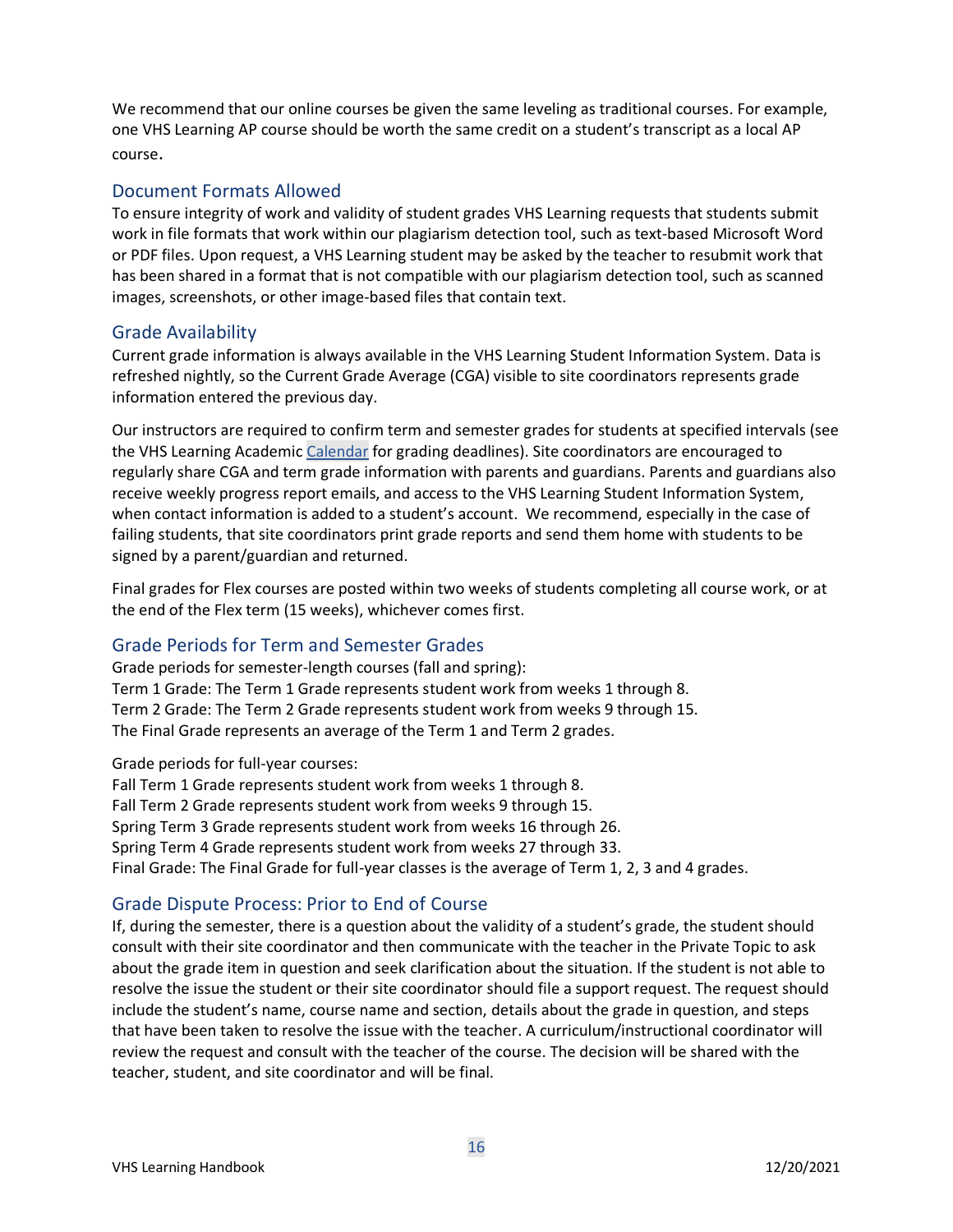### <span id="page-16-0"></span>Grade Dispute Process: Final Course Average

If, after final grades have been confirmed, it is determined that a student's grade is incorrect, the grade will be updated in the Student Information System so that an updated transcript can be downloaded by the student or school. The following steps should be followed when a grade is in question:

- 1. Submit a support request with the student's name, the course name and section, and the reason for the requested change.
- 2. A curriculum/instructional coordinator will review the request, consulting with the course instructor and appropriate Associate Dean as warranted.
- 3. If approved, the curriculum/instructional coordinator will update the Student Information System and will note the final grade in the support case.
- 4. An updated transcript can be obtained from the Student Information System once the final grade is updated.

#### <span id="page-16-1"></span>Grade Scale

VHS Learning utilizes a numerical scale with a grade of 60% indicating a passing score. A student may receive an "I" for an Incomplete if they are not able to finish the course. See Incomplete Grades for additional information on this policy. Instructors submit grades in numeric format (i.e., 100, 99, 98, etc.) and the grading system generates equivalent letter grades (i.e., A+, A, A-, etc.).

When necessary, high schools translate grades into their own grading system. For example, a school that implements a grade of 65% as passing should take into consideration that our passing score is 60% or a school that grades on a pass/fail basis should convert our grades to P or F.

When converting numeric grades to letter grades, please use this scale, which is provided on transcripts in the VHS Learning Student Information System:

| Letter Grade | Numeric Grade | Letter Grade | Numeric Grade |
|--------------|---------------|--------------|---------------|
| $A+$         | $97 - 100$    | C+           | 77 - 79       |
| ΙA           | 93 - 96       |              | $73 - 76$     |
| А-           | $90 - 92$     | C-           | $70 - 72$     |
| B+           | $87 - 89$     | D+           | $ 67 - 69 $   |
| B            | $83 - 86$     | D            | $63 - 66$     |
| B-           | 80 - 82       | ID-          | $60 - 62$     |
|              |               | F            | $00 - 59$     |

#### <span id="page-16-2"></span>Grade Over 100%

Teachers are not able to confirm grades over 100% in the Student Information System. If a student has earned a score greater than 100% for a term, that grade will be confirmed as 100%. Students are not allowed to "roll over" additional points from one term to another.

#### <span id="page-16-3"></span>Incomplete Grades

Teachers may allow a student additional time to complete course work following the close of the marking period by issuing an Incomplete (I) for Term 1, 2, 3, or 4. Teachers are encouraged to be flexible, especially when an Incomplete is requested by a site coordinator. Incompletes and the time allotted to complete the work are granted by the teacher after review of the student's reason for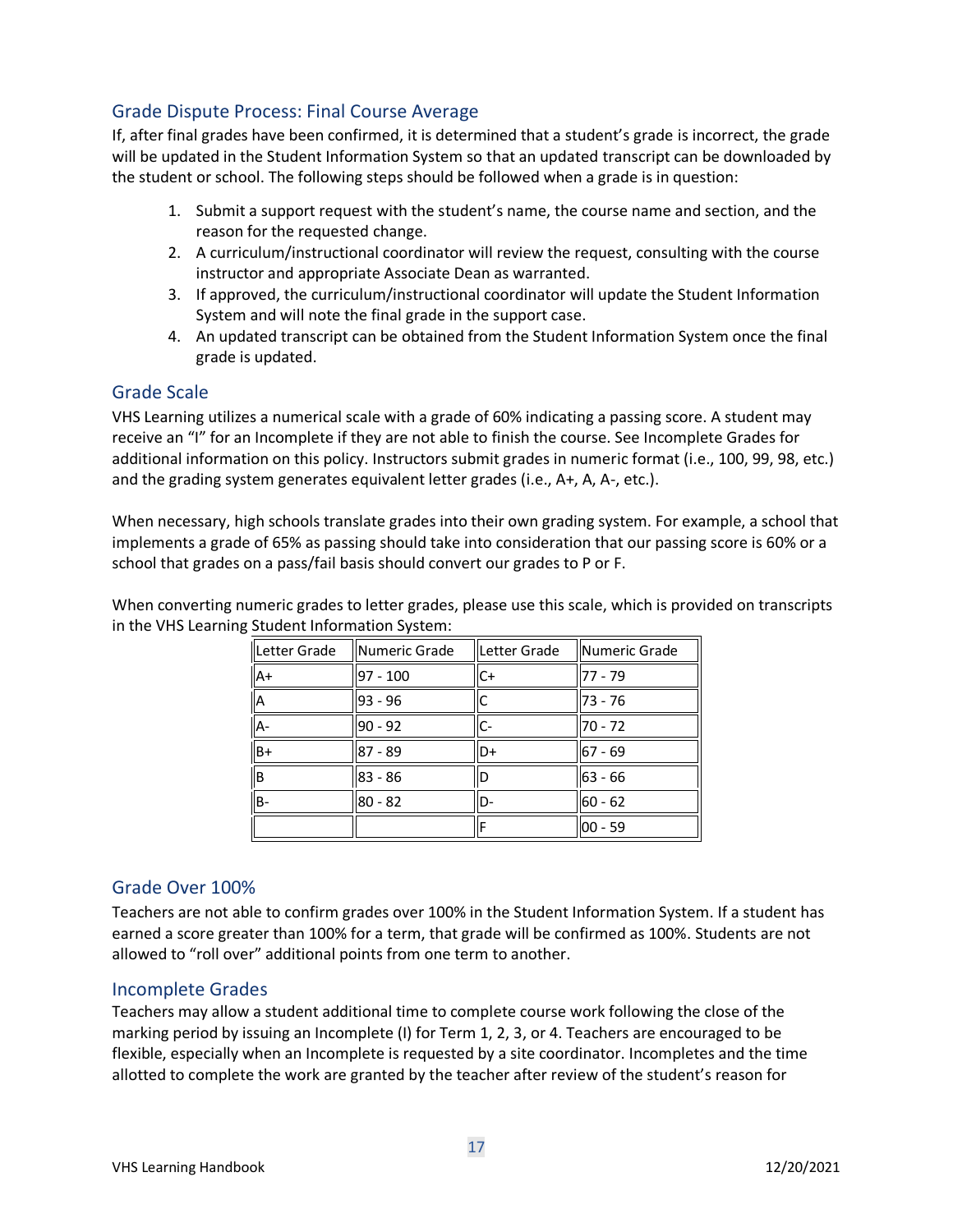absence. Teachers will identify specific assignments eligible to be completed during the incomplete period. Consultation with the curriculum/instructional coordinator is available as needed.

An excusable reason for absence includes illness or an accident that requires hospitalization, a natural disaster or extreme weather event, or a concussion or medical condition that prevents attendance from school. Reasons such as overall workload, motivation, studying for specific assessments or examinations at the local school, or sports commitments will generally not be excused.

VHS Learning administrators adjudicate disputes if the teacher and site coordinator disagree about whether a student should be given an Incomplete. Site coordinators can request a review by filing a support request. The additional time allotted for the completion of incomplete work may not exceed two weeks from the close of the marking period unless the reason for absence is considered excusable. See the Handbook policy entitled Course Extension Requests for additional details.

#### <span id="page-17-0"></span>Late Work

The following late work policy applies to occasional late work (as described below); it reflects the fact that online learning represents a more independent experience for many students and requires different study skills and strong time management strategies. In addition, some students do not have the benefit of daily interaction with a site coordinator.

If a student has an excusable reason for absence that requires additional flexibility the student and site coordinator must communicate with the teacher in the student's Private Topic to establish a schedule for turning in work late (without penalty) and identify whether modification of expectations/ assignments is required. Excusable reasons for absence include illness or an accident that requires hospitalization, a natural disaster or extreme weather event, a family emergency, or a concussion or medical condition that prevents attendance from school. Reasons such as overall workload, motivation, studying for specific assessments or examinations at the local school, or sports commitments will generally not be excused.

Review the Concussion Protocol, Incomplete, and Course Extension policies for additional guidance. VHS Learning staff members facilitate this process and adjudicate disputes as needed.

- Late work will be accepted up to one week past the due date with a penalty of 20%.
- For the purposes of this policy, "occasional" describes the number of weeks a student turns in late work, not the number of assignments. Regardless of the number of assignments that are late in each week, if work is turned in late in two or more weeks during a term the student will need to explain circumstances that prevented timely submission and have confirmation from their site coordinator before being approved to work past due dates.
- Due to grade deadlines, the late work policy for the final week of the semester is shortened from one week to three days. If a student requires more than three days past the end of week 15 or week 33, they must seek an Incomplete or Course Extension from their teacher in advance of the last day of the week. See the Incomplete and Course Extension policies for additional details.
- Discussion and group work assignments will not be accepted late unless confirmed circumstances made participation impossible during the scheduled week. Confirmation from the site coordinator is required for this allowance.
- Students allowed to earn credit for late discussion/group work will receive guidance from their teacher regarding modifications to these assignments, which might include analysis of a discussion thread, identification of ideas missing from a complete discussion, or sharing applications of the concept discussed.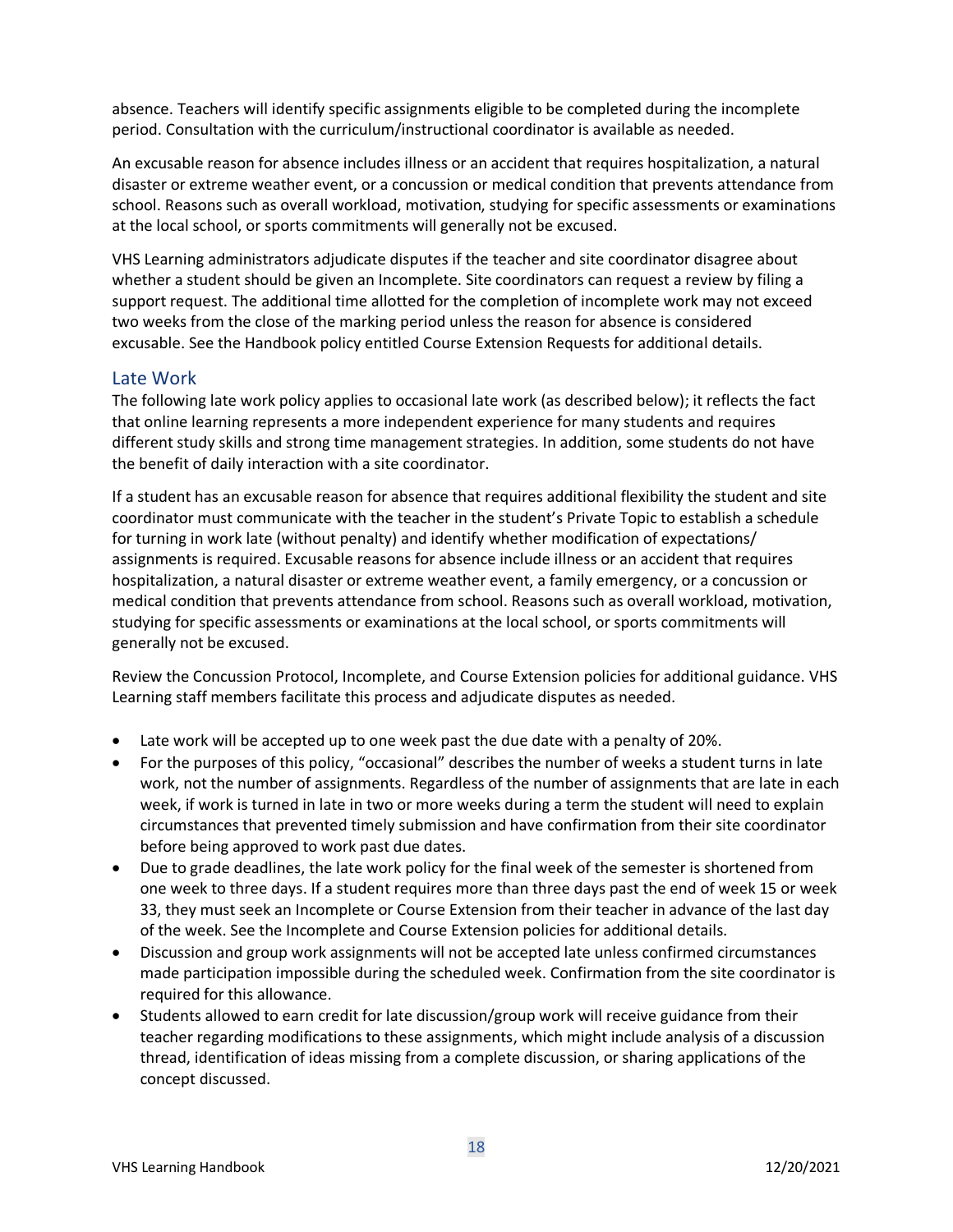#### <span id="page-18-0"></span>Medical Extension: Concussion Protocol

If a student has a concussion during their course, the school and site coordinator must take an active role in communicating the student's status and outlining expectations for how the student will complete their course. The preferred method of communication with us is via the [Service Center,](https://service.vhslearning.org/) to ensure all departments are aware of expectations.

The site coordinator is a critical support for students who have a concussion. Timely communication from the site coordinator to the VHS Learning teacher(s) is required. The site coordinator is expected to submit a [support request](https://service.vhslearning.org/s/) with the following information: course name(s), the student's "return to learn" status, target date for return to full learning, specific expectations for workload, and whether there are any global exemptions or expectations that have been established at the local school. Supporting documentation, such as a medical note or 504 plan, must be uploaded to the student's profile in the student information system, to assist teachers in supporting the student.

In general, the course will be extended by one week for each week the student is absent due to the concussion, for a maximum of four weeks. If the student will be absent for more than four weeks in a semester course, they should reenroll in a future semester at no charge. If they are absent for more than four weeks in a year-long course, VHS Learning will review options for extending the course into the summer and hiring a substitute teacher, for a fee.

#### <span id="page-18-1"></span>Medical Extension: General Medical Issues

If a student is absent from school due to a medical issue lasting more than a few days, the school and site coordinator must take an active role in communicating the student's status and outlining expectations for how the student will complete their course. As with the concussion protocol, the preferred method of communication with VHS Learning is via the Service Center.

To be eligible for extended time without any late work penalties, the site coordinator must upload a letter to the student's profile in the student information system. The letter must be from a medical professional that confirms the duration of time that the student is excused from school assignments. The letter does not need to contain specific medical information or a specific diagnosis, but the letter must include a timeframe for returning to school and any limitations on the student. If letter from a medical professional is not provided, the student's school counselor must verify that the student is absent from school for a period of time.

As with the concussion protocol, the general approach will be to extend the course by one week for each week of excused absence, for a maximum of four weeks. If the student will be absent for more than four weeks of a semester course due to a documented medical issue, they should enroll in a future semester at no charge. If they are absent for more than four weeks in a year-long course, VHS Learning and the school will review options for extending the course into the summer. This will include hiring a substitute teacher, which would be an additional cost.

#### <span id="page-18-2"></span>Plagiarism/Academic Honesty

Our goal, in addressing cases of suspected plagiarism, is to ensure a fair, consistently applied internal process where the teacher and curriculum/instructional coordinator, with assistance from the site coordinator as needed, gather information before administering consequences. While these situations require real consequences, we believe they are also teachable moments for our students.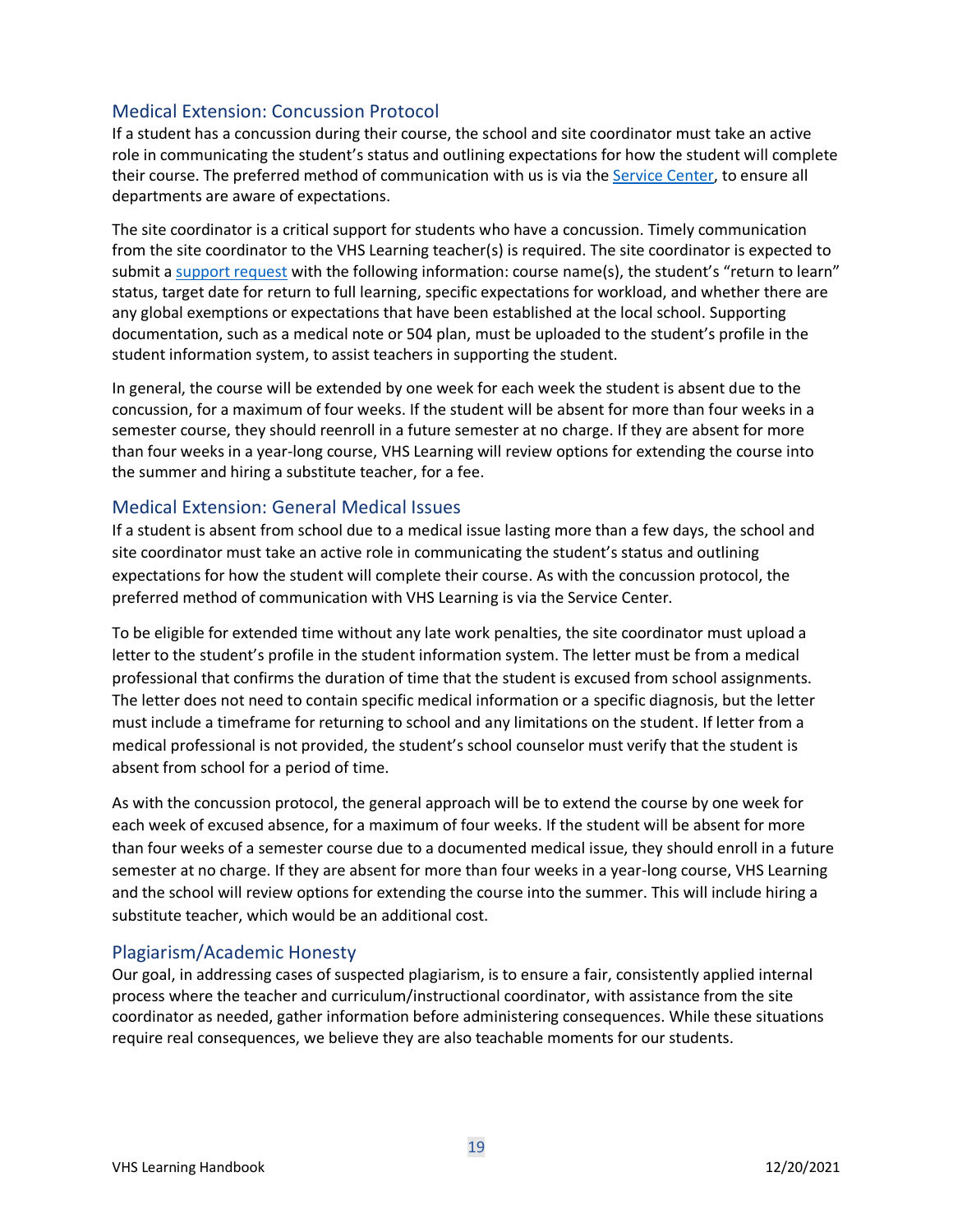If a teacher suspects an incident of plagiarism has occurred, the following steps will take place:

- 1. Before reaching out to the student(s) the teacher **must** notify their curriculum/instructional coordinator. The curriculum/instructional coordinator will investigate to determine scope of issue and consult on approach.
- 2. Once the curriculum/instructional coordinator has responded, the teacher will communicate with the student(s) via Private Topic. Initial communication should be non-judgmental, should not use term plagiarism, and should be approached as an inquiry.

The curriculum/instructional coordinator can help the teacher interpret Turnitin data. *There are common circumstances where students should not be penalized, such as use of common knowledge that does not require citation and accidental submission of another student's file because it was similarly named to theirs and stored on a school computer, and the use of template prompts in their submissions.*

- 3. If communication with the student brings clarity to the issue, the teacher will notify the site coordinator and curriculum/instructional coordinator via email. The curriculum/instructional coordinator will add the incident to the VHS Learning tracking document. The site coordinator will confirm whether we should follow their local academic honesty policies or use our consequences as outlined:
	- a. For a first incident the student will receive up to 50% credit for assignment(s) that are resubmitted within 3 school days of notification.
	- b. For second and subsequent incidents, the student will receive grades of zero and will not be allowed to resubmit assignments.
	- c. In egregious incidents, the student may receive a zero on first offense or be withdrawn from the course with a failing grade, a decision made by the Dean or Associate Dean.
- 4. If communication with the student does not resolve the situation, VHS Learning will investigate further. Findings will be communicated to the student (via Private Topic) and school within 2 business days, assuming students and schools respond to inquiries in a prompt manner.
- 5. Students may appeal a decision by speaking with their site coordinator and filing a support request so that a VHS Learning Associate Dean can investigate. Findings of the Associate Dean are final.

**Important Note:** If a school has a more stringent policy the school policy will override VHS Learning consequences outlined above, at the request of the school. Therefore, teachers must notify the curriculum/instructional coordinator (and why VHS Learning includes the site coordinator) prior to changing the student's grade (after the student has had a chance to share their perspective).

#### <span id="page-19-0"></span>Proctored Exams

Many courses require a proctor be available to supervise a final exam. While often a student's site coordinator serves in this role, a parent/guardian or trusted adult can also act as a proctor. If a course has a proctored assessment, students must submit a *Post-Assessment Proctored Exam Form*, signed by the student and their identified proctor. Submitting the form to the appropriate drop box folder enables students to see and begin their exam at the appropriate time. Students will be unable to access their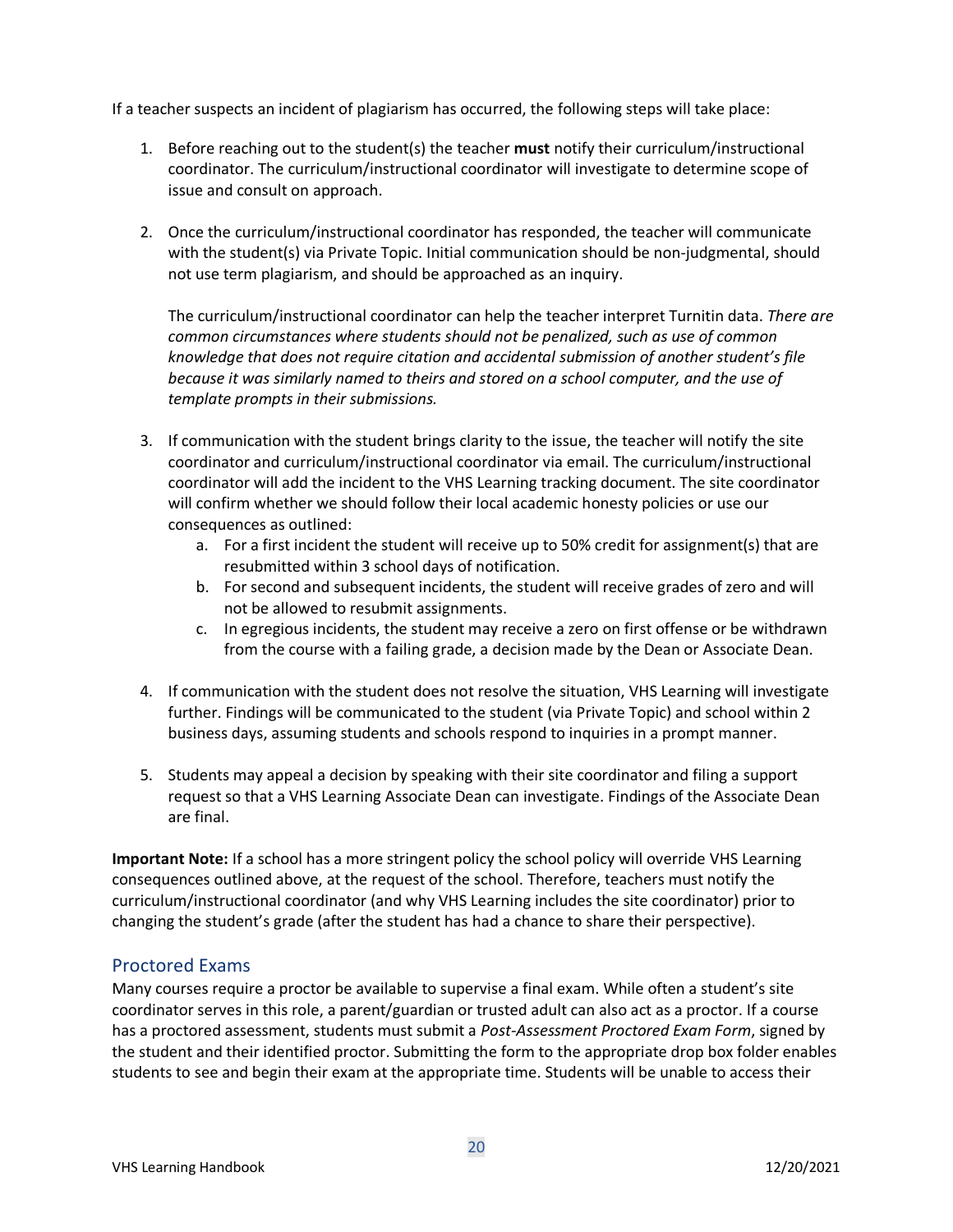exam if they have not submitted the *Post-Assessment Proctored Exam Form*. Failure to comply with the proctored exam policy will result in a grade of zero on the proctored exam.

Final exams are designed to be completed within one class period, approximately 45 mins. Proctors should monitor the time allowed to work on the exam to ensure students are within this guideline. If the proctor deems that extra time is necessary, they should email the teacher. As a default, exam settings include extra time to accommodate students, in case they have accommodations requiring extra time, and/or the proctor deems it appropriate to provide extra time.

#### <span id="page-20-0"></span>Special Education: Students with 504 or Individualized Educational Plans (IEPs)

Students who participate in our online classes through their school remain the responsibility of their school regarding educational accommodations; however, online teachers are required to provide reasonable accommodations as outlined in the student's plan, such as extended time to complete assignments, modified workload, or modified expectations for discussion participation.

By placing a student in an online class, the student's school agrees to provide the online teacher with IEP/504 documentation. VHS Learning teachers should receive the same information any of the student's face-to-face teachers receive.

When enrolling a student with an IEP or 504 accommodations, the school must:

- Upload IEP or 504 documents (or a summary of the document that provides specific information about the nature of the accommodation or adaptation) to the Student Information System. If an IEP/504 document is uploaded, please be sure to change the appropriate field to YES in the Student Information System (SIS) so teachers can easily see which students have these documents.
- Notify the teacher as soon as the document is uploaded to the SIS. Upload and notification should occur as early in the course as possible, to ensure the student receives accommodations as needed.
- Provide special equipment or physical accommodations that might be needed, such as a special keyboard, special software, additional face-to-face support, or an on-site tutor.

**Note:** We strongly recommend that the site coordinator is involved in any meetings where online courses are being recommended for students who receive accommodations. Site coordinators have received training on VHS Learning policies and have an overall understanding of student expectations.

#### <span id="page-20-1"></span>Synchronous Communication

#### <span id="page-20-2"></span>Purpose

To accommodate students who live around the world and in different time zones, VHS Learning classroom discussions are asynchronous. There is also value in connecting with students in real-time when possible, so VHS Learning teachers are expected to host synchronous (live) sessions to connect with students and host office hours for support. Teachers are strongly encouraged to offer a "meet and greet" session within the first week or two of class. In lieu of office-hour sessions, teachers can run a tutorial session on a topic, though creation of lecture material is not required.

#### <span id="page-20-3"></span>General Guidelines

- Participation in synchronous sessions cannot be a requirement of the course or for extra credit unless the sessions are scheduled so there is an instance available for every student to attend.
- As noted in more detail below, all sessions will be recorded, though recordings of sessions where just one student attends will not be shared with the class. Teachers are expected to read a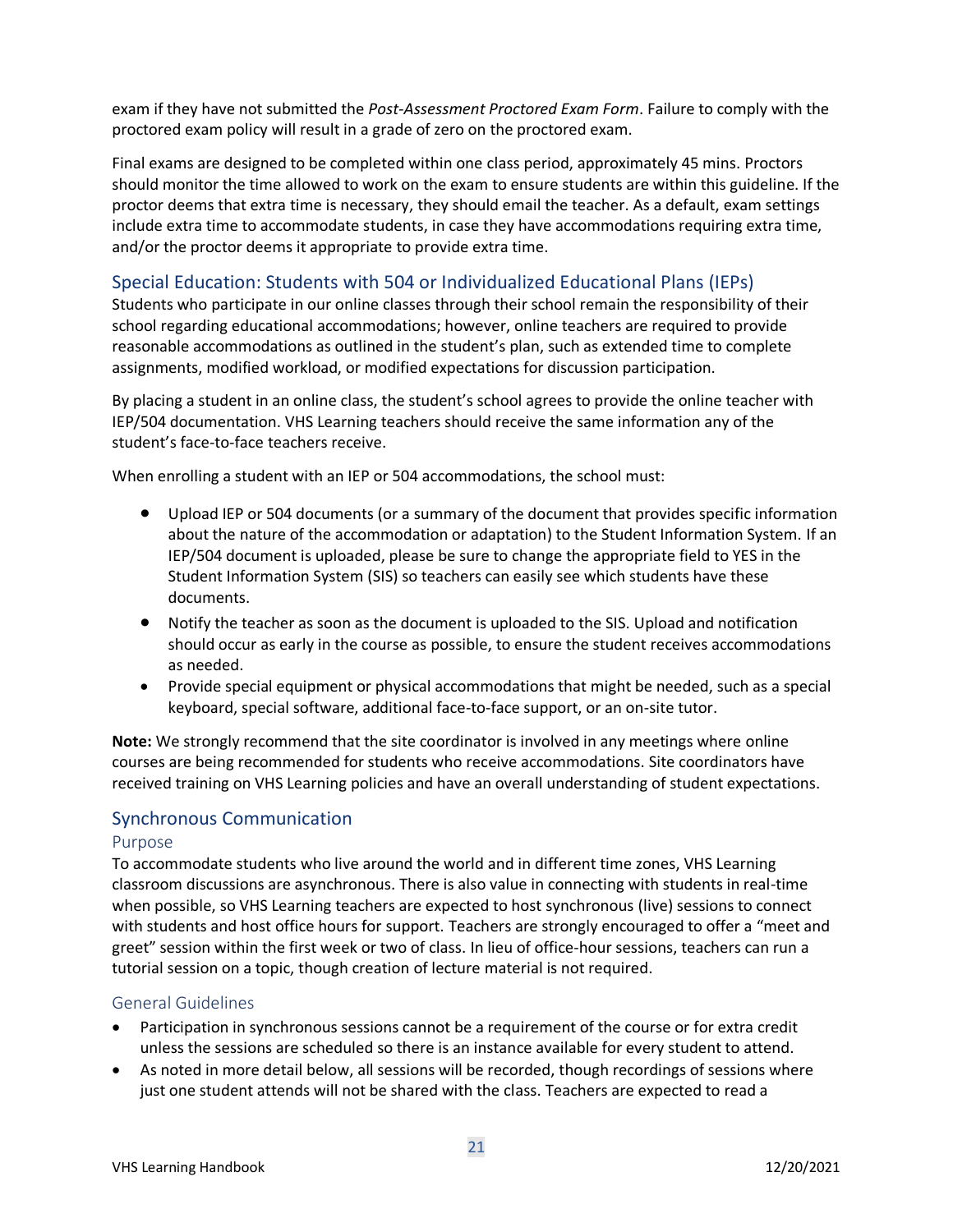statement at the beginning of each session to inform students of their rights to turn off their webcam prior to recording the session.

#### <span id="page-21-0"></span>Frequency

- AP Teachers should host at least one synchronous session every two weeks, though teachers are encouraged to host these sessions weekly.
- Non-AP teachers should host at least one session per month, though teachers are encouraged to host sessions once every two weeks.
- Because students are in different time zones, students cannot be required to attend sessions and teachers are asked to rotate their schedule, so all students have an opportunity to participate.

#### <span id="page-21-1"></span>Set-up and Technical Settings

- Technical instructions, privacy statement, and recommended settings for synchronous sessions are included in the VHS Learning Knowledge article for *Virtual Classroom*. Please visit the Knowledge article for additional information.
- Teachers must use the Virtual Classroom tool available in our learning management system.
- Sessions should be recorded for safety and reference purposes, but teachers should not set the sessions to publish recordings automatically to the class.
- At the conclusion of a group session, the teacher may choose to share the recording link for the class to view as a reference. Recordings are available for the duration of the academic year.
- If negative or concerning behavior or conversation occurs during a session, the teacher should immediately submit a support request so that VHS Learning can review the session recording.
- Prior to beginning the recording, teachers should read the VHS Learning statement that informs students the session is being recorded and that their participation in the session indicates their willingness to be in a recording that will be shared with the class. Students that wish to listen but not be seen are given an opportunity to mute their microphone and shut off their webcam.
- Students who attend a live session will appear by their full name, whether they are sharing their microphone and webcam. Students who do not wish to have their name listed in the attendance list should watch the recording instead of attending a live session.
- If a session is attended by only one student, the teacher will still record the session as noted but should not share the session with the class.
- Session links should be labeled with a descriptive title and the date for future reference.

#### <span id="page-21-2"></span>**Transcripts**

Students who complete courses are provided VHS Learning transcripts after final grades have been released. Transcripts are produced only for students who have completed courses in full. Partial-credit transcripts will not be produced; students who do not complete the entire course will be able to share their grades with their local school to determine if partial-credit awarding is possible based on the percentage of the course completed.

In the unusual circumstance that a student is allowed to enter a VHS Learning course after the add period, the Dean or Associate Dean will review the student's previous course enrollment and grades to determine if previous coursework will be incorporated into the VHS Learning grade. At minimum, the student must have been enrolled in the same course prior to their VHS Learning enrollment and must complete at least 50% of the VHS Learning course to earn a VHS Learning credit.

Transcripts are made available to custom course offerings if the course is taught in its entirety by a VHS Learning teacher. Schools using VHS Learning content taught by local teachers are responsible for providing transcripts using their local system and policies.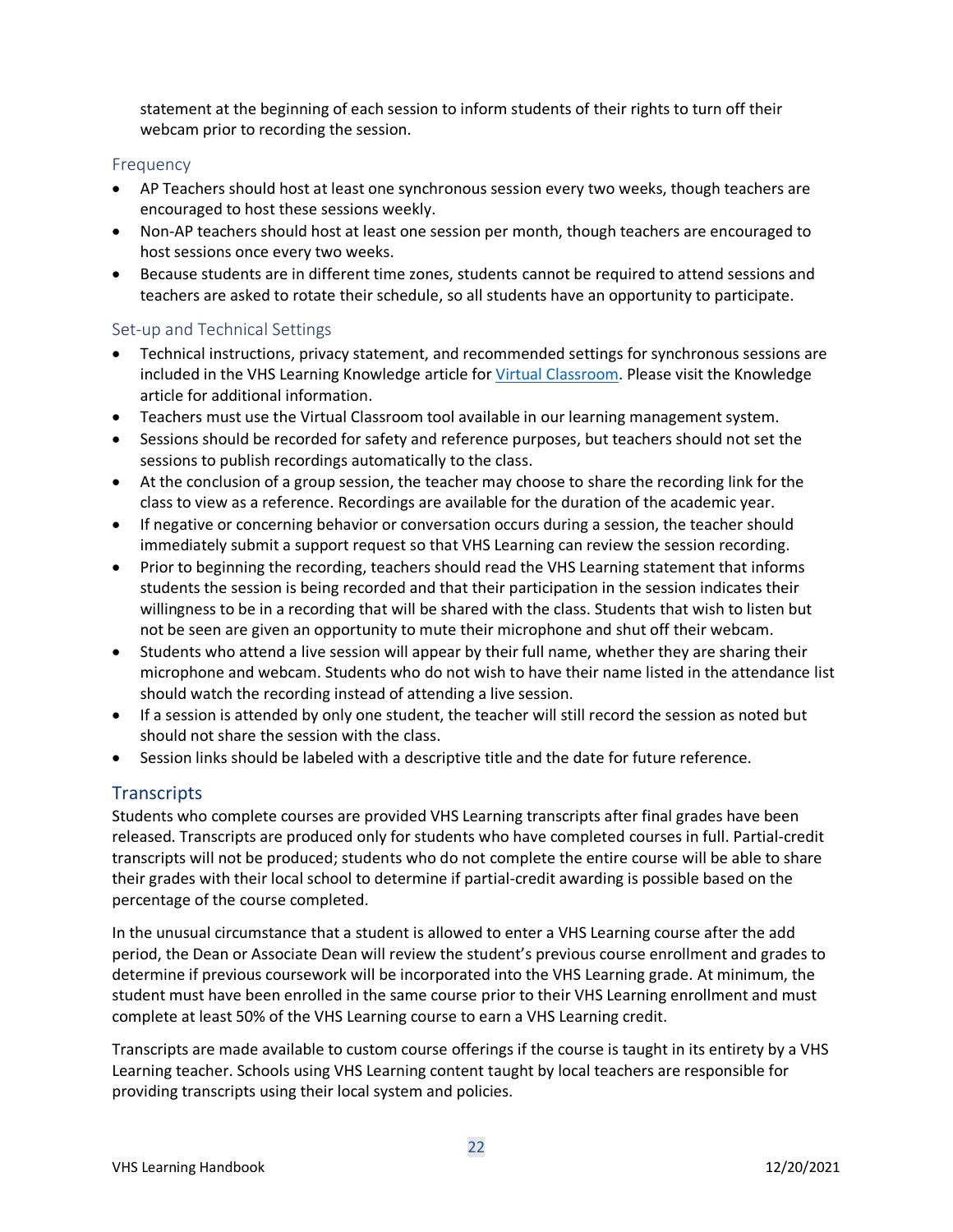# <span id="page-22-0"></span>Code of Conduct/General Responsibilities

### <span id="page-22-1"></span>Acceptable Internet Use Policy

Purpose: The purpose of VHS Learning is to advance and promote educational opportunities, innovation, and educational excellence, and to provide students and teachers access to a worldwide array of educational resources.

Our web site and systems shall be used in a manner consistent with the purpose of the organization, the administrative rules for using the system, and according to our policies. Communications using system resources will be considered publications and will be governed by administrative policies and policies regarding publications.

Users are expected to conduct themselves in a responsible, ethical, and polite manner while using our systems. Staff and student access to the Internet is used with the understanding that some material that can be accessed on the Internet may be inaccurate; and that some resources may contain material that is deemed contrary to prevailing community standards or inappropriate for classroom use. Access of such resources will not be permitted. If such inappropriate material is inadvertently encountered, it shall be the user's responsibility to disengage immediately.

Responsibilities: Access to systems is a privilege, not a right, extended to staff, students, and other users for the purpose stated above. Users have the responsibility to respect and protect the rights of other users in the community and on the Internet. Users are expected to act in a responsible, ethical, and legal manner, in accordance with stated policies, in conformance with the purposes of the other sites, and in compliance with state and national laws. A user who commits a violation may have his/her access privileges revoked, as well as whatever other disciplinary action may be assigned by both local and VHS Learning administrators.

Usage Guidelines: All use of our systems will be consistent with the purpose as stated above. This policy does not attempt to describe all required behaviors by users of the system. In any specific situation, we rely upon individual judgment of appropriate conduct. To assist in such judgment, the following guidelines are offered:

- Any use for illegal purposes, or in support of illegal activities, is prohibited.
- Any use for political, religious, or commercial purposes is prohibited.
- The use of electronic mail in any manner that is contrary to stated policy is prohibited.
- Any use that disrupts the educational and administrative goals of VHS Learning is prohibited.
- Any use of our systems or accounts by anyone but the authorized owner of the account is prohibited. Sharing account credentials is prohibited.
- Any reproduction of copyrighted material without explicit permission is prohibited.

Privacy: System storage areas may be inspected at any time. System administrators or other appropriate staff may review communications to maintain integrity system-wide and ensure that users are using the system in a responsible manner.

Illegal Copying: Users should neither download nor install any commercial software, shareware, or freeware onto network drives or disks, unless they have written permission from the System Administrator or other appropriate staff; nor should they copy other people's work or intrude into other people's files.

Inappropriate Language: No profane, abusive, impolite, or inappropriate language should be used to communicate within our systems and/or on the Internet.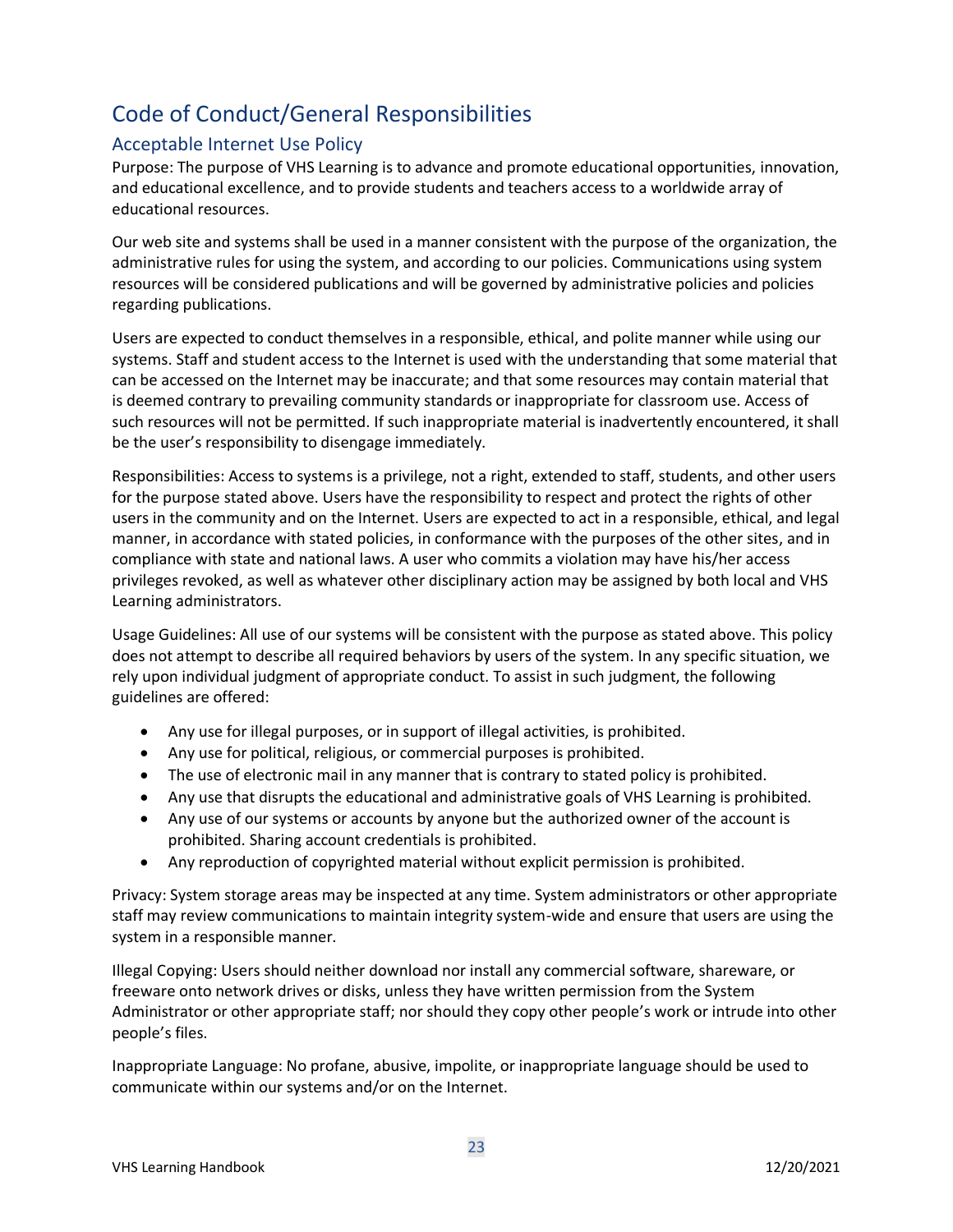Inappropriate Materials: Access or upload of material that has been deemed inappropriate for educational use is prohibited. Should users encounter such material by accident, they should disengage. Students should report such encounters to their teacher immediately. In addition, creating and/or uploading any material that is inappropriate for educational use (text, video, images or other) is prohibited.

#### <span id="page-23-0"></span>Anti-Harassment / Cyber-Bullying Policy

We are committed to safeguarding the right of all individuals to work and learn in an environment that is free of harassment. Compliance with anti-harassment will be the responsibility of each school according to its anti-harassment policy and procedures. Complaints should be filed with the complainant's school and follow procedures of the policy for that school. In cases where there is no antiharassment policy in place the VHS Learning anti-harassment policy will apply. Students are encouraged to report any incident of harassment/bullying to their teacher and site coordinator. Teachers and site coordinators witnessing cyber-bullying within their course and/or notified of harassment/bullying issues are required to submit a support request to notify VHS Learning administrators within 24 hours.

#### <span id="page-23-1"></span>Anti-Harassment Policy

Harassment, intimidation or bullying and acts of cyber-bullying for any reason, including but not limited to race, color, ancestry, religion, national origin, age, sex, sexual orientation, or disability in any form, is strictly prohibited. Anyone whose behavior is found to be in violation of this policy will be subject to discipline, up to and including expulsion. Violators may also be referred to law enforcement officials.

#### <span id="page-23-2"></span>**Definition**

"Cyber-bullying" is the use of electronic information and communication devices, to include but not be limited to, email messages, instant messaging, text messaging, cellular telephone communications, internet blogs, internet chat rooms, internet postings, and defamatory websites, that:

- 1. Deliberately threatens, harasses, intimidates an individual or group of individuals; or
- 2. Places an individual in reasonable fear of harm to the individual or damage to the individual's property; or
- 3. Has the effect of substantially disrupting the orderly operation of the course.

#### <span id="page-23-3"></span>Copyright Policy

According to the U.S. Copyright Act, all works that are in a fixed form are copyrighted works, whether they bear any copyright markings. As such, before using copyrighted materials in any course materials, personnel shall either (a) acquire the rights to use the materials from the copyright owners, (b) keep a written (signed and dated) record that the materials fall within the fair use provisions of the Copyright Act or fall within the requirements of the TEACH Act, or (c) determine that the works are in the public domain. Individuals using copyrighted materials without completing either step A, B or C do so at their own individual risk.

#### <span id="page-23-4"></span>Guidelines

It is essential that all faculty and staff are aware of the issues involved with copyright and take reasonable steps to avoid violation of copyright laws. Copyright laws are constantly evolving, especially with evolving technologies and how these changes impact online education. This set of guidelines is intended to provide general information and procedures regarding use of copyright materials in compliance with the TEACH Act. It is not intended to provide legal advice to any individual regarding any specific copyright issue.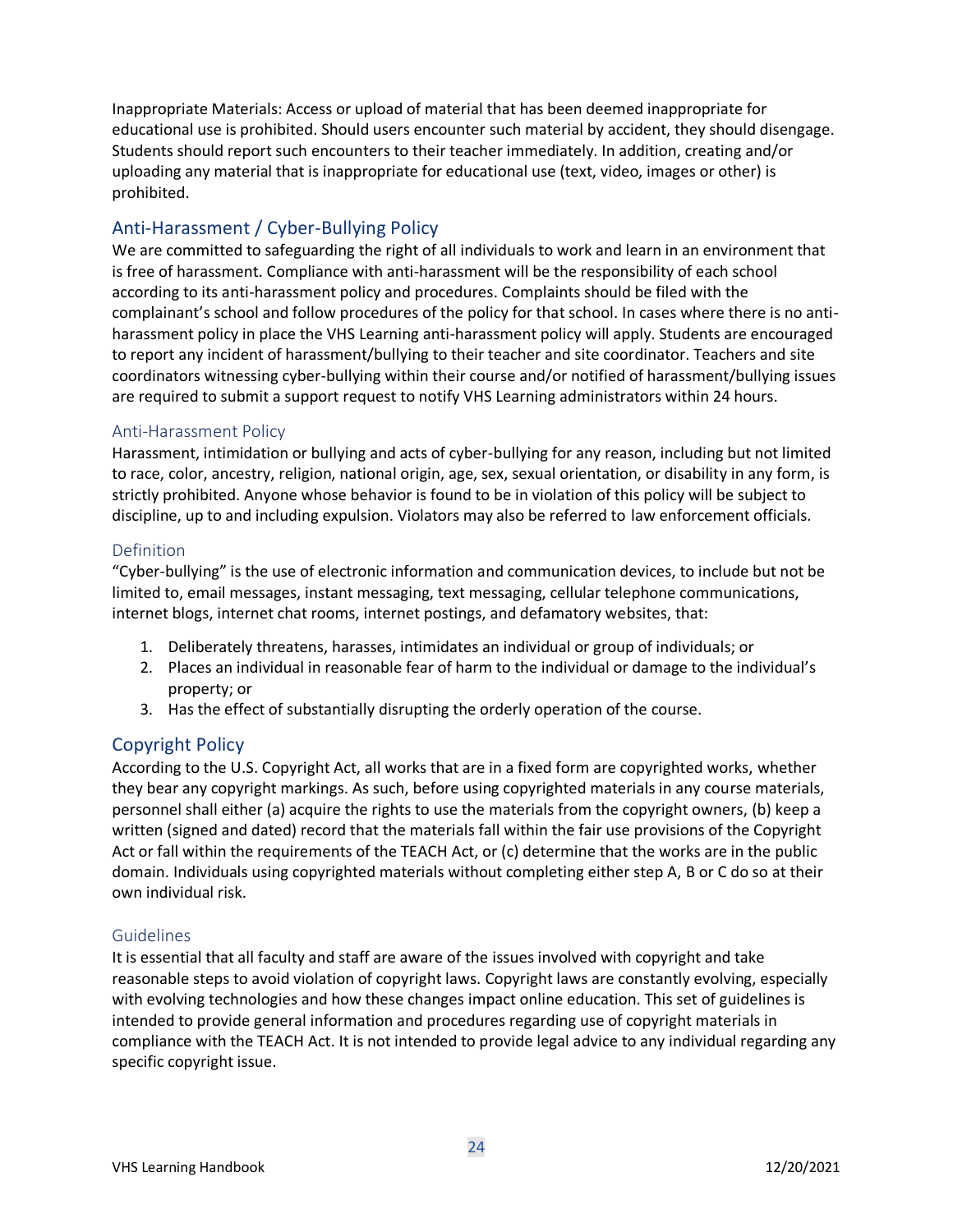#### <span id="page-24-0"></span>What One Needs to Know Concerning Copyright

Copyright is the legal right of ownership granted to a person who has created an original, tangible work. The purpose of copyright is to protect the rights of the author or creator of a work. Generally, schools have been protected by the Fair Use Doctrine, which allows teachers to copy portions of copyrighted material for classroom use. Laws passed by Congress that have made changes in copyright law as it affects schools include:

- 1. Digital Millennium Copyright Act of 1998 (the "DMCA"). In response to new technologies with the ability to mass produce almost any work, Congress passed the DMCA of 1998. Unfortunately, the DMCA did not adequately provide for the traditional exceptions to copyright that have been afforded to educators.
- 2. The Technology, Education, and Copyright Harmonization (TEACH) Act became law in November of 2002. The TEACH Law is intended to apply to distance learning, and those classroom situations that use networks and the Internet to provide learning materials in digital format. Through this act, Congress has attempted to maintain the traditional protection afforded to schools in the use of multimedia copyright materials. To obtain copyright protection under this new law a school district must have policies in place regarding copyright.

Teachers do not have to become experts in copyright law, but they must be familiar with copyright and take reasonable steps to avoid violations of copyright.

#### <span id="page-24-1"></span>Copyright Basics

- Copyright is the right granted a person, by law, who has created an original, tangible work.
- A copyrighted work does not have to be registered to be protected under the law. In fact, all tangible creative works are covered by copyright law at the moment of creation.
- Copyright requirements are not met by quoting or crediting the author of a copied work.

The Fair Use doctrine allows teachers and students to use portions of copyrighted materials for classroom instruction, as well as research and scholarship, but it is limited (as outlined below).

The following are not copyrighted: Works in the Public Domain (documents created before 1922, created for public use, or once copyrighted but have fallen into the public domain because their copyright expired); Government documents; and commonly known information.

#### <span id="page-24-2"></span>Fair Use Basics (Copyright Act of 1976)

The Fair Use Doctrine was created to clarify and further define how educators, researchers, students, and others could use portions of copyrighted works for non-commercial educational purposes without having to obtain permission. However, simply using copyrighted material (or portions there-of) in an educational context does not mean that the user has not violated copyright laws.

To be deemed "fair use" all of the following must be considered:

The intended use of the material (e.g., educational vs commercial); the nature of the copyrighted work (e.g., published vs unpublished, original vs out-of-print, factual vs creative); the size of the copyrighted work used in relation to the work; the effect the use of the copyrighted work has on the potential market for, or value of, the original copyrighted work.

The intent of the copyright policy and guidelines is to provide faculty, students, and staff with information regarding the basic rules of copyright and the Fair Use exceptions under the TEACH Act. The copyright policy is made available to all faculty, students, and staff.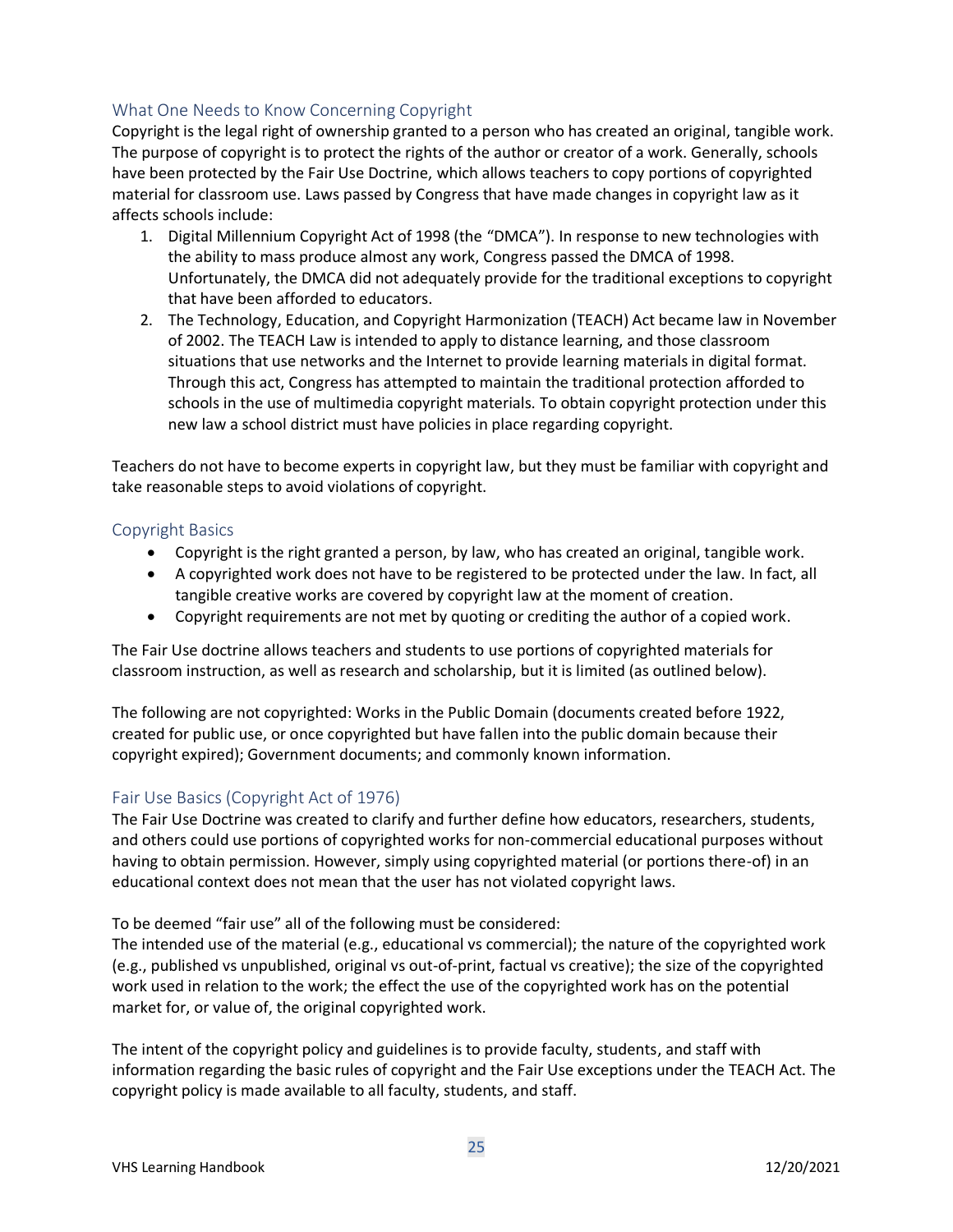Students shall be given notice that materials used in courses may be subject to copyright protection. This will be accomplished by providing notice to students in the Student Handbook and within courses, as applicable. In addition, teachers specifically address the issue of copyright and plagiarism when assigning research reports or projects requiring students to access additional sources. It is our policy that any transmissions of copyrighted material be made solely for students officially enrolled in the courses for which the transmission is made.

Teachers must be familiar with the Copyright Basics and the Fair Use Basics outlined above. If there is any doubt regarding the use of material, our staff can provide additional resources. Teachers must maintain a file of permissions obtained from authors for the use of their materials in a specifically labeled folder in their courses and teachers will communicate to students the responsible use of copyright materials.

The following refer to specific regulations under the TEACH Act which all teachers and courses are expected to follow. Teachers can copy and distribute to students in digital form the following works over a closed network (i.e., through their password-protected courses):

- Performances of nondramatic literary works
- Performances of nondramatic musical works
- Performances of any other work, including dramatic works and audiovisual works, but only in reasonable and limited portions
- Displays of any work which is equal to or less than that which is typically displayed during a live classroom session.

Teachers may not copy and distribute the following works:

- Works that are marketed commercially; or
- Performances or displays from copies which were not lawfully made and/or acquired under the U.S. Copyright Act.

To gain protection under the TEACH Act, the teacher must maintain oversight over copyright materials as follows:

- The performance or display of materials should be made by, at the direction of or under, the actual supervision of an instructor,
- The materials are transmitted as an essential component of the instructional activities, and
- The copyrighted materials are directly related to the content being learned.

The TEACH Act includes a prohibition against the conversion of materials from analog into digital formats, except under the following circumstances:

- The teacher confirms that the exact material converted to digital format is within the scope of materials and adheres to the portion limit permitted under the law.
- The teacher has checked for digital versions of the work available from alternative sources and has assessed the implications of access restrictions, if any.

Duties of site coordinators or technology staff:

• Site coordinators will ensure that only students enrolled in the course have access to the course materials.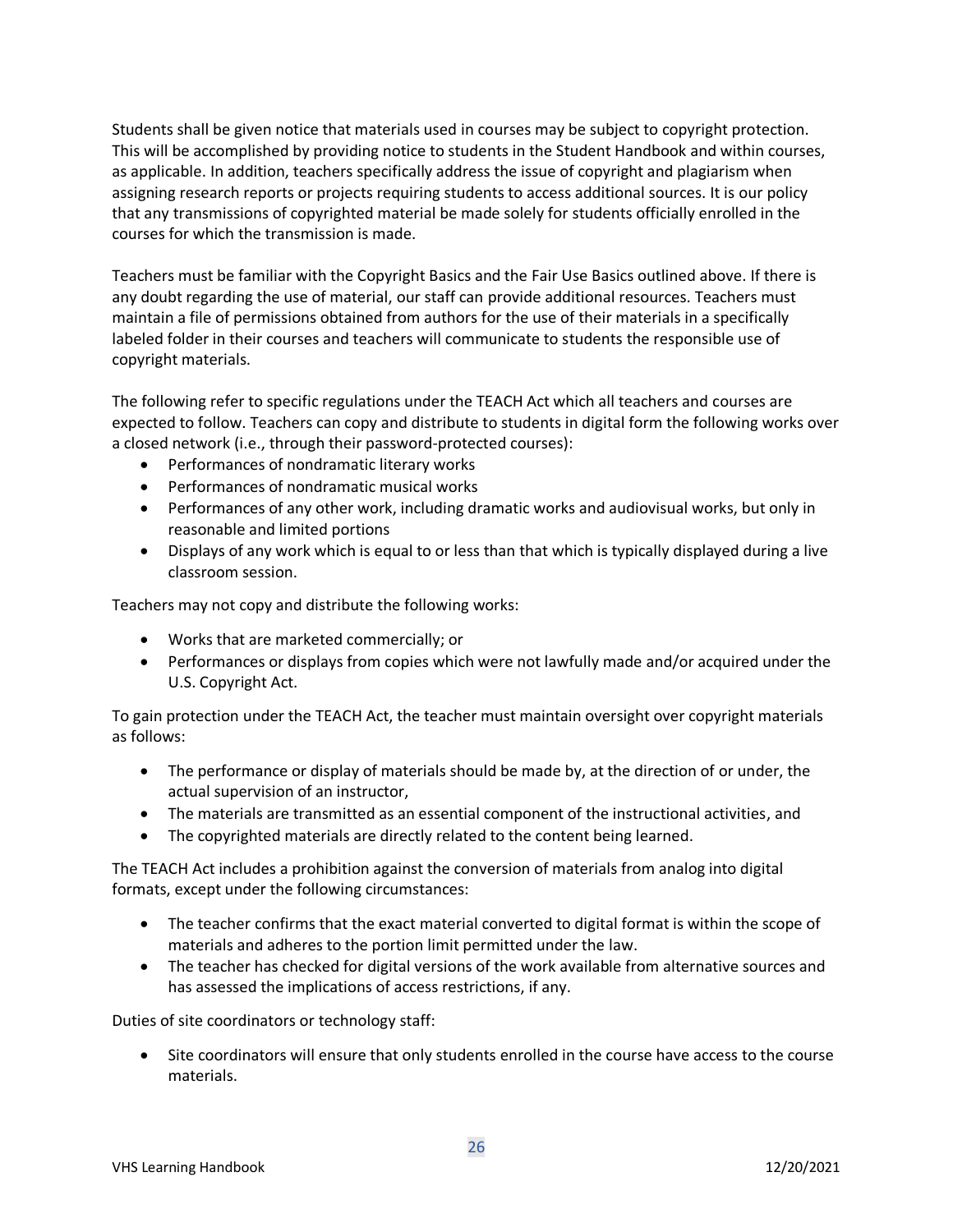- Site coordinators should apply any technical measures necessary to ensure that copyrighted materials used in courses are not downloaded or reproduced locally.
- All digital material which is secured by a restrictive code, or is password protected in any way, is to remain secure. No individual (including site coordinators, teachers, students, staff, or school information technology staff) will circumvent the security measure by any means.
- Teachers are ultimately responsible for any content which they add to their course which might be in violation of copyright laws

#### <span id="page-26-0"></span>Data Security and Retention Policy

#### <span id="page-26-1"></span>Cybersecurity Framework and Risk Assessment

VHS Learning uses a custom cybersecurity framework based on industry standards provided by a thirdparty contractor. Our systems are audited periodically with a third-party contractor for compliance and security improvements.

#### <span id="page-26-2"></span>Employee Training

All employees must pass a criminal background check and be fingerprinted. Employees are required to complete ongoing training on best practices for information security, data protection and privacy regulations.

#### <span id="page-26-3"></span>Backups

Our systems are cloud-based and backed up daily in accordance with industry standards and disaster recovery protocols.

#### <span id="page-26-4"></span>Destruction of Data

Our Data Retention timeframes are in accordance with the Commonwealth of Massachusetts records retention laws and have been approved by our accrediting bodies. Partners with differing needs may amend their individual contract upon mutual agreement with VHS, Inc. Individual student records may be deleted upon request by the parent or eligible student, per FERPA guidelines.

Data cannot be recovered after destruction.

| Data                                                                         | Retention    |
|------------------------------------------------------------------------------|--------------|
| Course transcripts                                                           | Indefinitely |
| Student data including assignment grades                                     | 5 years      |
| Student assignment submissions and activity, communication, teacher feedback | 5 years      |

All questions or concerns regarding our privacy or data retention policy should be directed to your Partnership manager or our Privacy Officer at privacy@vhslearning.org.

#### <span id="page-26-5"></span>Faculty Monitoring and Support

Our courses are monitored to ensure they meet our instructional standards. All courses are reviewed by Curriculum and Instruction staff members at least once each semester. New teachers and teachers needing extra assistance are assigned a faculty advisor (an experienced teacher or staff member) to monitor progress and provide feedback each week.

Faculty advisors complete weekly progress reports that are based on faculty expectations shared with teachers in training and the handbook. The weekly progress report focuses on basic classroom practices and instructor participation. The faculty advisor provides written feedback on areas of growth and commendation throughout the semester. At the end of the semester, the faculty advisor completes a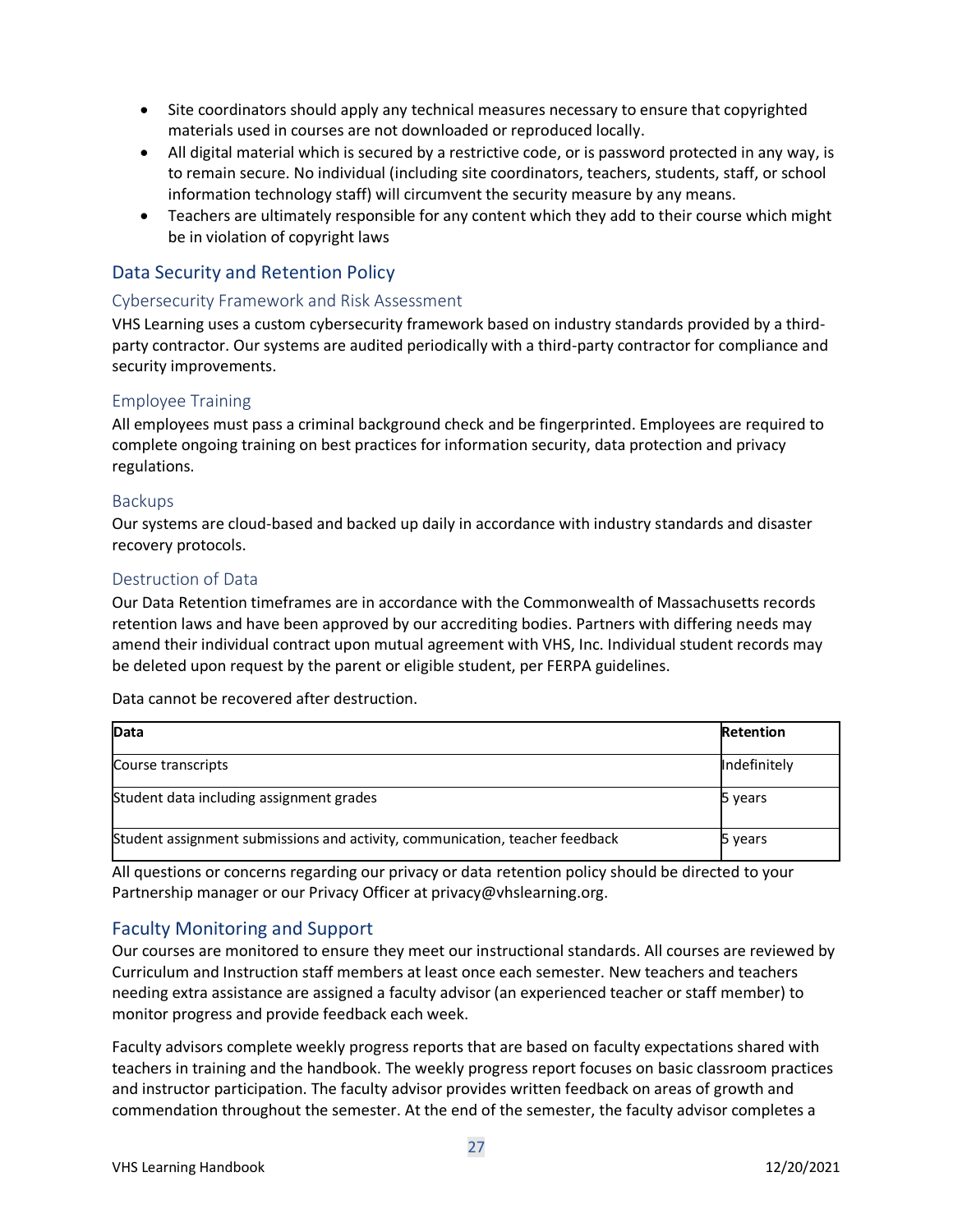summative report of the instructor's progress throughout the semester. Summative reports are available to the instructor for review and are shared with local school administrators if concerns are noted.

All course instruction is monitored by the Curriculum and Instruction staff. If quality does not meet our standards, faculty sanctions may be necessary. Instructors that fail to meet standards and do not show significant improvement in subsequent semesters are subject to disciplinary action (in accordance with the Faculty Sanctions policy outlined in the Handbook) at the discretion of VHS Learning. We reserve the right to terminate a course offering and/or instructor participation at any time due to standards infractions, as outlined in the Handbook.

#### <span id="page-27-0"></span>Faculty Sanctions

High quality instruction is crucial to our program. To ensure students have consistent course experiences, we establish clear expectations for faculty during training, reinforce these expectations during faculty advising, and continually monitor them throughout the academic year. If a teacher does not meet faculty expectations the following protocol will be utilized:

#### <span id="page-27-1"></span>Step 1: Preliminary warning notice to teacher

This step of the protocol ensures the teacher clearly understands the element(s) of the faculty expectations that are not being met. After consulting with the Associate Dean of Faculty, the curriculum/instructional coordinator or faculty advisor responsible for monitoring the instructor will email the teacher to discuss the issues that have surfaced. The email will contain clear statements about the areas of concern, support that will be provided if needed, and a timeline to evaluate progress. This note will also include the explicit statement that the teacher will be placed on warning if their performance does not improve. It is our hope that the teacher modifies behaviors to meet faculty standards after this step.

#### <span id="page-27-2"></span>Step 2: Official warning notice sent to teacher and school administrator

If the teacher fails to make progress resolving issues discussed with the curriculum/instructional coordinator or faculty advisor, the Associate Dean of Faculty will become involved in the protocol. At this point in the protocol the Associate Dean will email the teacher with specific information about the issues that have surfaced and expectations for improvement, copying the teacher's local school administrator. A timeline for follow up will be established and staff will support the teacher in making improvements to meet our standards. This step resolves with the teacher successfully modifying instructional practice or being placed in a probationary status.

#### <span id="page-27-3"></span>Step 3: Probation

If the teacher has not resolved issues outlined in the warning notice they will be placed on probation. This process is also managed by the Associate Dean of Faculty and will result in the teacher returning to a teaching position under the supervision of a faculty advisor or being removed from the program.

#### <span id="page-27-4"></span>Extenuating Circumstances

In case of extreme circumstances, we retain the right to skip steps in this process and move immediately to an official warning or probationary status. Situations where students are placed in jeopardy or teachers are found to be grossly inappropriate or abusive will result in immediate probationary status or termination, based on the discretion of VHS Learning administration.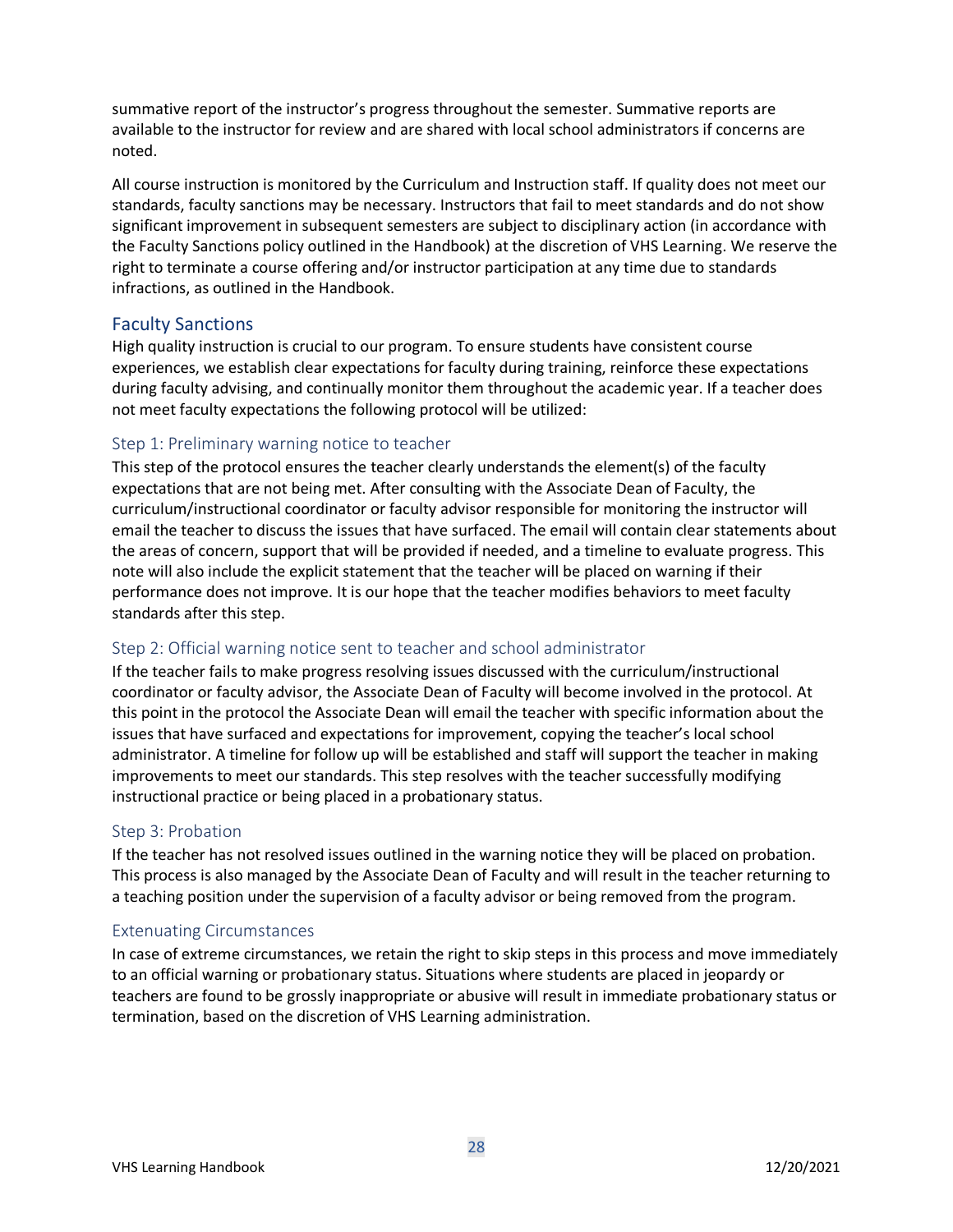#### <span id="page-28-0"></span>Feedback on Course Content or Experiences

As an organization that provides quality learning experiences and is committed to continuous improvement, we value feedback from all stakeholders (students, teachers, site coordinators, school administrators). Feedback is solicited from stakeholders through the annual survey process. Anyone with a concern that needs attention during the academic year is encouraged to file a support request so the information can be routed to the appropriate staff member for investigation and follow up.

#### <span id="page-28-1"></span>FERPA Statement

The Family Educational Rights and Privacy Act (FERPA) is a federal law enacted in 1974 that guarantees the confidentiality of a student's records. VHS, Inc. adheres to FERPA policies and regulations.

If you or your child were enrolled in VHS, Inc. directly by your local school or district, VHS, Inc. may be considered a school official, contractor, operator, or consultant of your child's school. In these cases, your local school may designate an authorized representative to contact for FERPA or privacy questions, records inspection requests or directory information opt-out requests. In these cases, please contact the designated representative for your local school directly. VHS, Inc. will work with your local school's designee as needed. For students enrolled in VHS, Inc. courses through a local private school, FERPA may not apply if the private school does not receive federal funding.

The Family Educational Rights and Privacy Act (FERPA) affords parents and students who are 18 years of age or older ("eligible students") certain rights with respect to the student's education records. These rights are:

 $\circ$  The right to inspect and review the student's education records within 45 days after the day the VHS, Inc. receives a request for access.

Parents or eligible students who wish to inspect their child's or their education records should submit to the Chief Privacy Officer (privacy@vhslearning.org) a written request that identifies the records they wish to inspect. The school official will make arrangements for access and notify the parent or eligible student of the time and place where the records may be inspected.

 $\circ$  The right to request the amendment of the student's education records that the parent or eligible student believes are inaccurate, misleading, or otherwise in violation of the student's privacy rights under FERPA.

Parents or eligible students who wish to ask VHS, Inc. to amend their child's or their education record should contact the Chief Privacy Officer (privacy@vhslearning.org), clearly identify the part of the record they want changed and specify why it should be changed. If the school decides not to amend the record as requested by the parent or eligible student, the school will notify the parent or eligible student of the decision and of their right to a hearing regarding the request for amendment. Additional information regarding the hearing procedures will be provided to the parent or eligible student when notified of the right to a hearing.

 $\circ$  The right to provide written consent before the school discloses personally identifiable information (PII) from the student's education records, except to the extent that FERPA authorizes disclosure without consent.

One exception, which permits disclosure without consent, is disclosure to school officials with legitimate educational interests. The criteria for determining who constitutes a school official and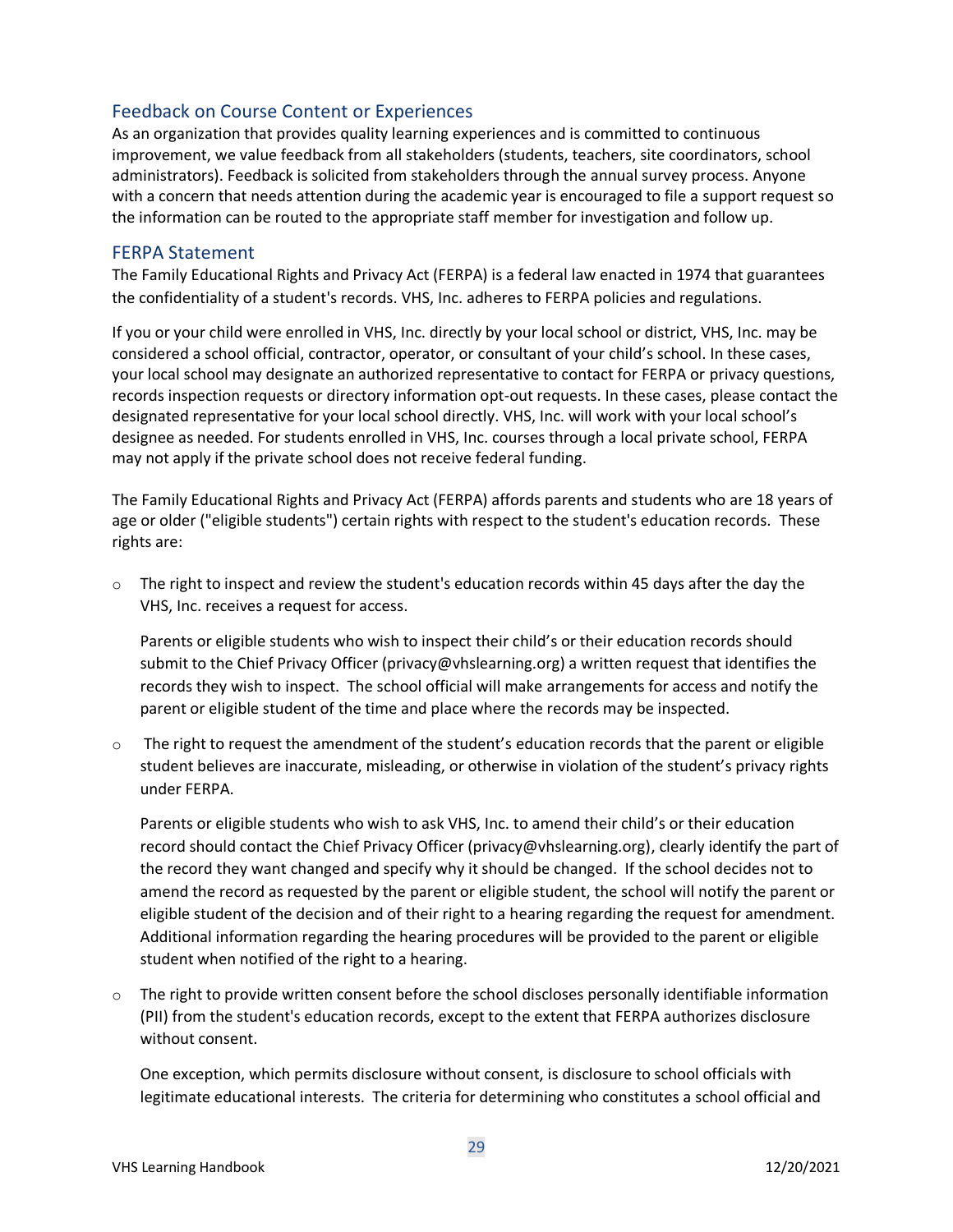what constitutes a legitimate educational interest must be set forth in the school's or school district's annual notification for FERPA rights. A school official typically includes a person employed by the school or school district as an administrator, supervisor, instructor, or support staff member (including health or medical staff and law enforcement unit personnel) or a person serving on the school board. A school official also may include a volunteer, contractor, or consultant who, while not employed by the school, performs an institutional service or function for which the school would otherwise use its own employees and who is under the direct control of the school with respect to the use and maintenance of PII from education records, such as an attorney, auditor, medical consultant, or therapist; a parent or student volunteering to serve on an official committee, such as a disciplinary or grievance committee; or a parent, student, or other volunteer assisting another school official in performing his or her tasks. A school official typically has a legitimate educational interest if the official needs to review an education record to fulfill his or her professional responsibility.

Upon request, the school discloses education records without consent to officials of another school or school district in which a student seeks or intends to enroll or is already enrolled if the disclosure is for purposes of the student's enrollment or transfer. NOTE: FERPA requires a school or school district to make a reasonable attempt to notify the parent or student of the records request unless it states in its annual notification that it intends to forward records on request, or the disclosure is initiated by the parent or eligible student.

 $\circ$  The right to file a complaint with the U.S. Department of Education concerning alleged failures by VHS, Inc. to comply with the requirements of FERPA. The name and address of the Office that administers FERPA are:

> Student Privacy Policy Office U.S. Department of Education 400 Maryland Avenue, SW Washington, DC 20202

#### <span id="page-29-0"></span>Guest Policy

We do not typically allow guests into courses. If a teacher would like to incorporate material from a content expert, they are encouraged to have that individual create resources which can then be posted to the course by the course instructor. To request guest access, please file a support request through the VHS Learning Service Center.

#### <span id="page-29-1"></span>Instructional Materials/Mature Content

A course using instructional materials that contain mature content (such as R-rated film clips) must contain a lesson requiring a signed permission slip to view such content, from a parent or guardian, for every student under the age of 18 enrolled in the course. If permission is not granted, the teacher must provide alternative assignments or activities to students, without penalty.

The permission form will be added by the curriculum coordinator and includes:

- The name of the course and course instructor
- A description of the mature content and how it will be used
- The student and parent/guardian names (printed)
- The parent/guardian's approval signature
- The date.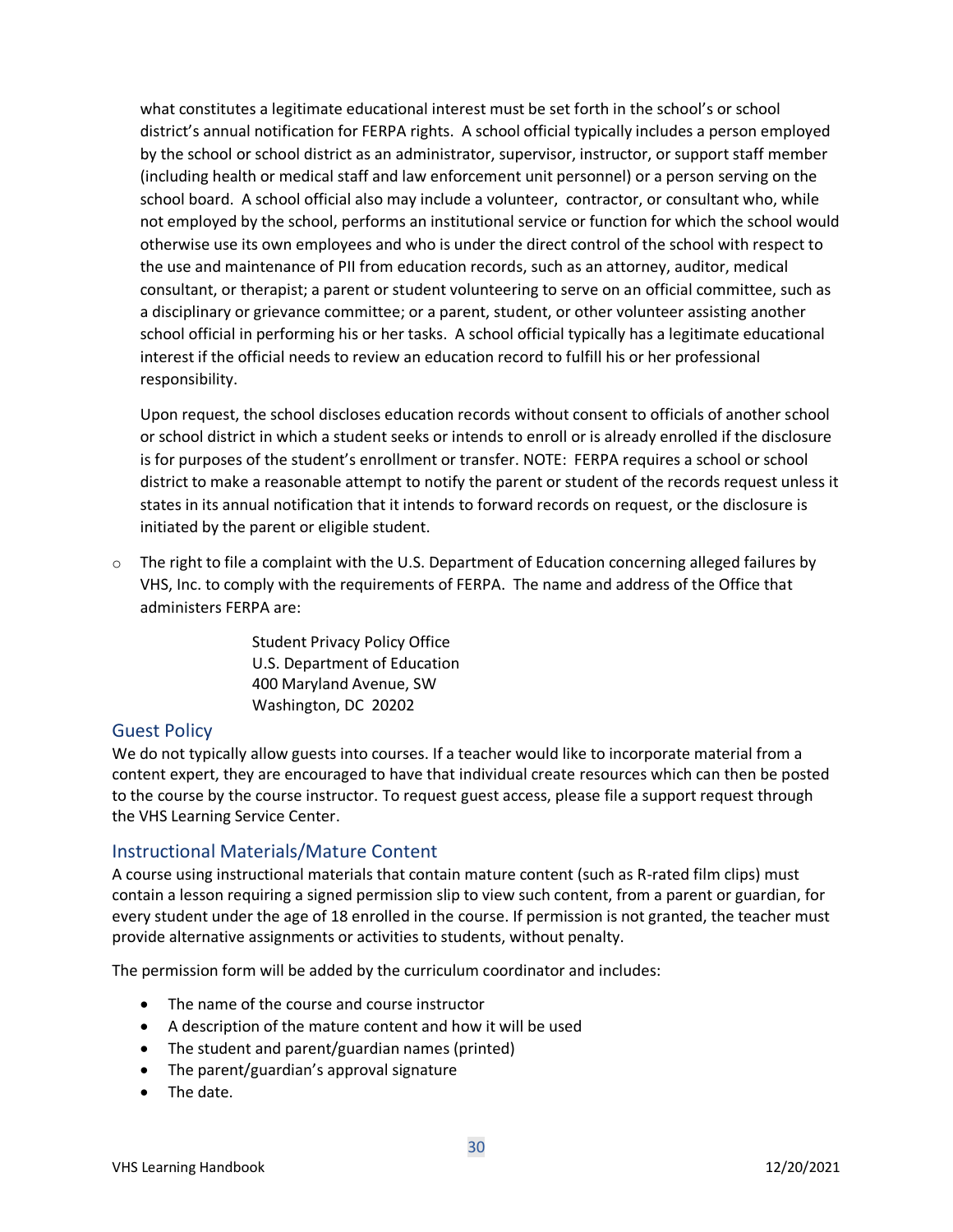## <span id="page-30-0"></span>Mandated Reporting of Student in Need of Services

Under the Federal Child Abuse Prevention and Treatment Act (CAPTA) all 50 states have passed laws mandating the reporting of suspected child abuse and/or neglect. Teachers are mandated reporters; if they have reason to believe that a student may be a victim of abuse or neglect, they must immediately report concerns and the reason for those concerns.

The following guidelines should be followed when reporting concerns for student safety:

- In every case where student comments raise concern, your first duty is to your student. You must immediately respond to the student's comments with appropriate concern. This response can be posted in the student's Private Topic or, depending on the gravity of the situation, via a phone call to the student.
- Teachers must report concerns about student posts or behaviors to the site coordinator and to their curriculum/instructional coordinator immediately. The email must include specific details of the concern as well as the steps that have been taken to reach out to the student. The email must also request a response from the school, so that we can ensure an adult in the student's location has received the email and is responding.
- If the school does not respond to the teacher within an hour, they should contact the VHS Learning Dean (978-450-0414) or Associate Dean of Faculty (978-450-0423).
- When necessary, our administration will cooperate with the student's school to notify the local Department of Children and Families to file a report about a student's wellbeing.
- In most cases the report to DCF must be filed immediately, so timeliness of reporting to the school and VHS Learning is critical. Teacher communications will be included as part of the filing, along with the teacher contact information, in case of follow up.

#### <span id="page-30-1"></span>All Other Concerns for Student Safety

- If a student shares an explicit threat to harm themselves or others, the teacher must immediately phone an administrator at the student's local school so they can find the student and enact their crisis plan. Outside of school hours, the teacher must contact local authorities to request a wellness check, describing that their online student expressed explicit suicidal thoughts and they are concerned for their safety.
- If a student is identified as potentially suicidal, it is imperative that they are seen by their school's mental health professional within the day. The teacher must contact the student's site coordinator outlining their concern and requesting a response within an hour. If the school does not respond the teacher should contact the VHS Learning Dean (978-450-0414) or the Associate Dean of Faculty (978-450-0423). Outside of school hours the teacher can request a wellness check, as described above, based on the type of statement made and timing of when the teacher receives the message.
- There are other circumstances that can cause concern. If a teacher is concerned about a student's health, wellness, or behavior, they should contact their curriculum/instructional coordinator to discuss the situation and next steps, which will generally involve emailing the site coordinator or school counselor depending on the circumstance.
- Details of any incident and notes outlining any follow-up must be reported immediately via a high priority support request.

#### <span id="page-30-2"></span>Diversity, Inclusivity and Equity

At VHS Learning, a diverse, inclusive, and equitable environment is one where all staff, faculty, and volunteers, whatever their gender, race, ethnicity, national origin, age, sexual orientation or identity, education, or ability, feel valued and respected.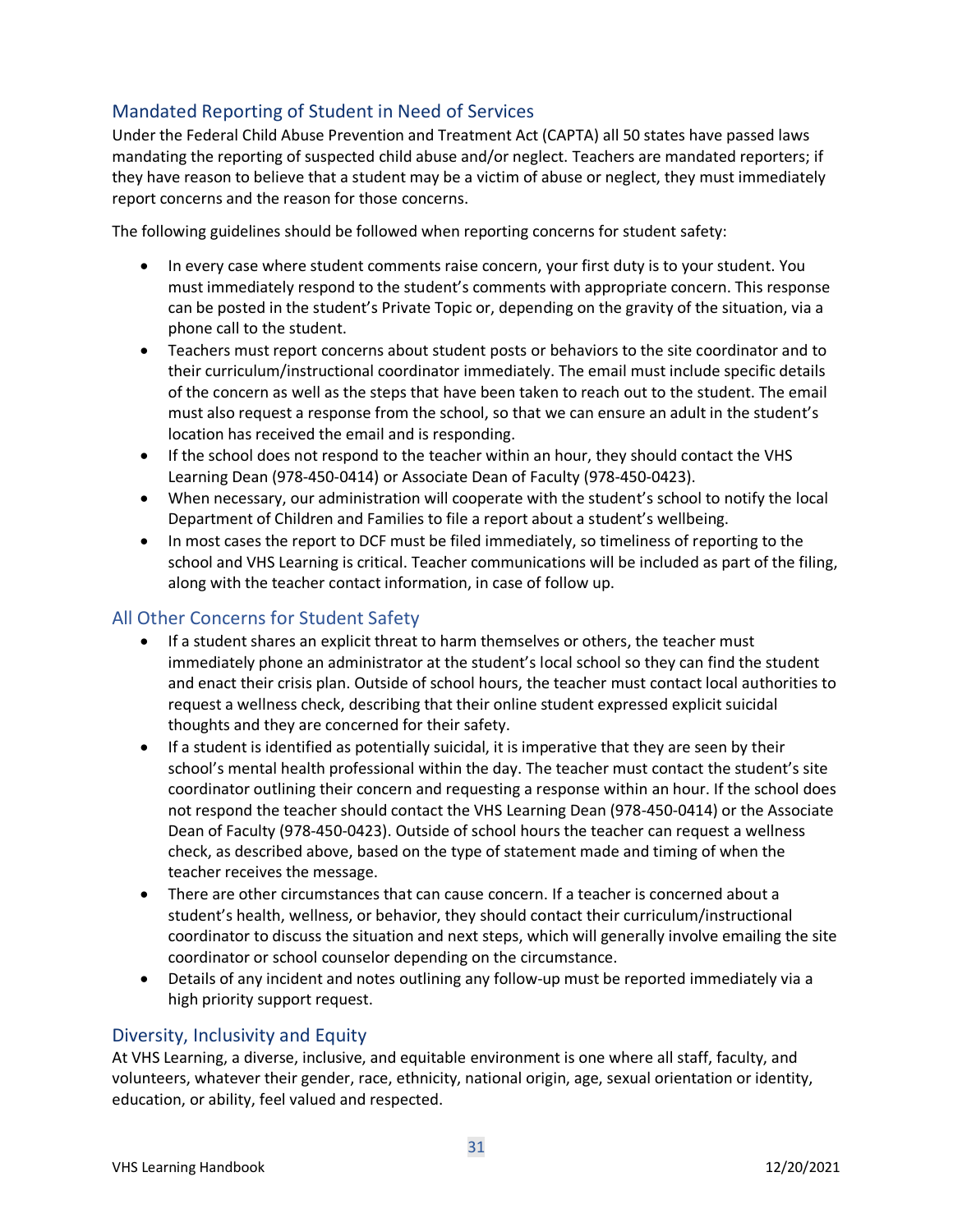We are committed to a nondiscriminatory approach and provide equal opportunity for all. We respect and value diverse life experiences and heritages and strive to ensure that all voices are valued and heard. We are committed to modeling diversity and inclusion for the online education industry and the nonprofit sector, and to maintaining an inclusive environment with equitable treatment for all. VHS Learning strives to:

- See diversity, inclusion, and equity as connected to our mission and critical to ensuring the well-being of our staff and the communities we serve.
- Acknowledge and dismantle inequities within our policies, systems, programs, and services.
- Explore potential underlying, unquestioned assumptions that interfere with inclusiveness.
- Advocate for thinking about how systemic inequities impact our organization's work, and how best to address that in a way that is consistent with our mission.
- Practice and encourage transparent communication in all interactions.
- Commit time and resources to expand more diverse leadership within our board, and staff.
- Lead with respect and tolerance. We expect all our team members to embrace this notion and to express it in workplace interactions and through everyday practices.

#### <span id="page-31-0"></span>Nondiscrimination: Title VI/IX and Other Equity Legislation

Participating schools must comply with all Federal Civil Rights legislation. Title VI of the Civil Right Act of 1964 protects individuals from discrimination based on race, color, or national origin in programs or activities that receive federal financial assistance. Title IX of the Education Amendments of 1972 ensures that no person shall, on the basis of gender, be excluded from participation in, be denied the benefits of, or be subjected to discrimination in any federally assisted program. In addition, state civil rights legislation also applies to online courses. Compliance with all civil rights legislation will be the responsibility of each school, and complaints should be filed with the local school and should follow the school's grievance procedure.

#### <span id="page-31-1"></span>Parent/Guardian Communication with VHS Learning Teacher

The primary point of contact between the VHS Learning teacher and parent/guardian is the student's site coordinator. This structure is in place to ensure local policies are not circumvented and student supports are in place at the local site. VHS Learning teachers will communicate with the student's site coordinator if concerns arise. If a parent wishes to communicate with VHS Learning, they should request a meeting through the site coordinator. The teacher should include their curriculum/instructional coordinator in their response so that a member of the VHS Learning staff can be present on the call as needed.

#### <span id="page-31-2"></span>Privacy Policy

Please visi[t http://vhslearning.org/privacy-policy](http://vhslearning.org/privacy-policy) to view the most current Privacy Statement.

#### <span id="page-31-3"></span>Social Media Platforms

Recognizing that VHS Learning students often connect with each other outside of their classes, using social media to make and maintain connections, students are discouraged from creating groups in social media for the purpose of completing work for their VHS Learning class. All VHS Learning discussions or group work must be completed within the learning management system to receive a grade.

#### <span id="page-31-4"></span>VHS, Inc. Intellectual Property

All course content and assets are VHS intellectual property that remain the property of VHS, Inc. and shall be used only for education of students as outlined in VHS, Inc. participation agreements. Copies will not be made, and content will not be distributed unless authorized in writing by VHS, Inc.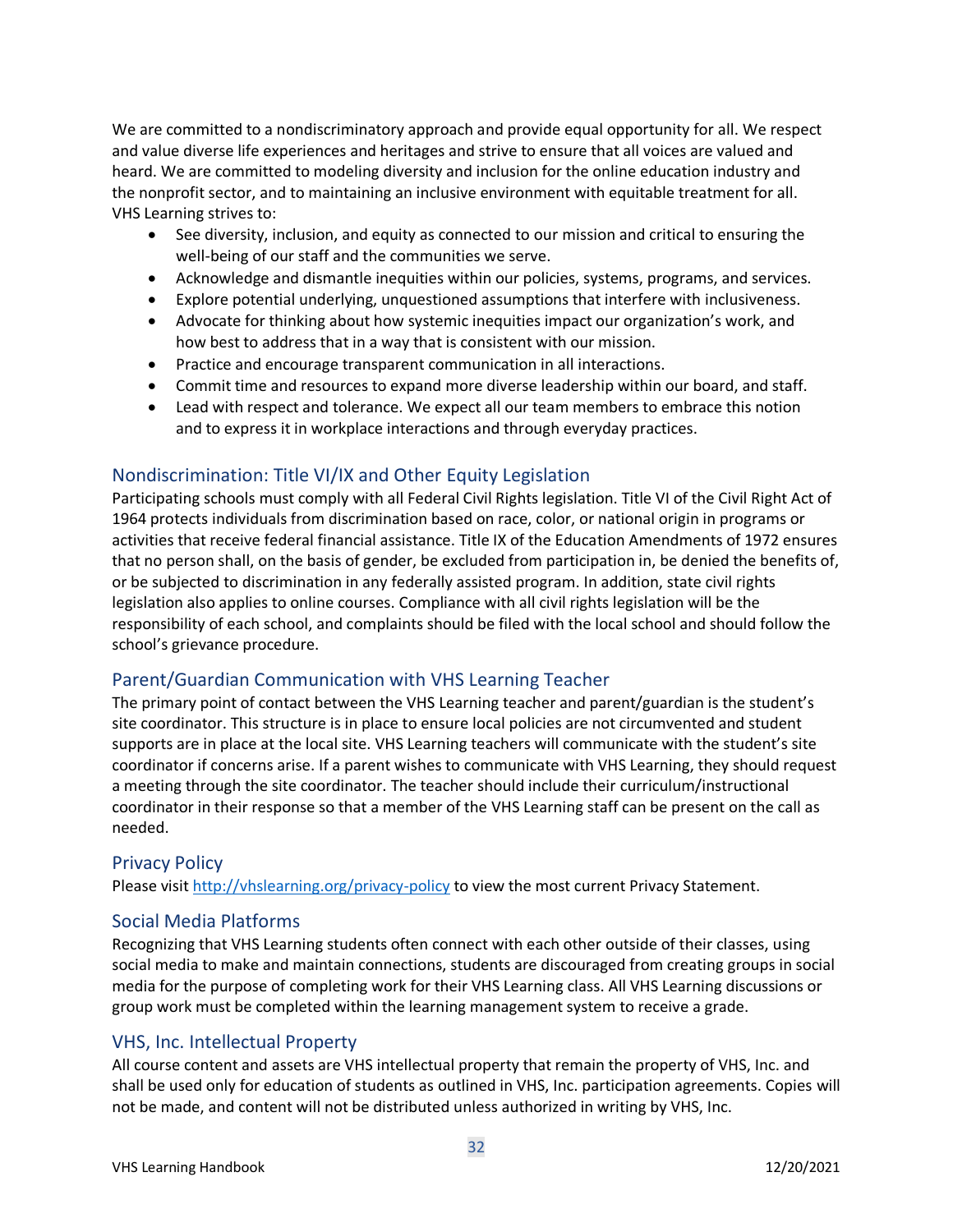# <span id="page-32-0"></span>Participation Requirements

#### <span id="page-32-1"></span>Faculty Advisor Responsibilities

Faculty advisors are experienced teachers and staff who provide advice and mentoring. Through the faculty advising process, teachers receive ongoing professional development and benefit from the experience of veteran teachers. These valuable suggestions help teachers make the most of their online education experience.

All new teachers are assigned a faculty advisor during their first semester teaching an online course. In addition, teachers needing additional assistance are also assigned a faculty advisor. Faculty advisors evaluate teacher instruction weekly, focusing on essential online teaching skills, professional responsibilities, and feedback to students. If an advisor has concerns with teacher progress, they must notify the Associate Dean of Faculty as soon as possible. We review all weekly evaluations to ensure teachers are meeting standards.

Faculty advisors send their assigned teachers a weekly communication giving brief feedback (reinforcing or constructive). Advisors are available for questions and to assist as needed. Regular communication between instructor and advisor is expected.

At the end of the semester, faculty advisors complete an end of semester evaluation for each course they are assigned. Instructors have access to these evaluations after they are reviewed. We use evaluations to determine whether instructors need additional assistance and should be assigned a faculty advisor during the following semester.

We are committed to providing high-quality courses and faculty advisor feedback is critical to this process. Advisors should be candid in their assessment of teacher practice. All questions or concerns regarding faculty advising should be directed to the Associate Dean of Faculty.

#### <span id="page-32-2"></span>Professional Development

To ensure instructors are fully prepared to teach in an online environment, instructors receive extensive professional development before teaching with us. All instructors complete the professional development course Online Teaching Methodologies (OTM), a graduate-level course which focuses on pedagogical and select technical skills necessary for successful online instruction. Participants may also elect to purchase graduate credit for completion of their OTM professional development course. Information on taking OTM for graduate credit is provided during the OTM course.

In addition to OTM, teachers complete a self-paced training (see the Teacher Resource Area) that focuses on technical aspects of the learning management system. The course must be completed prior to the start of the first semester of teaching. Teachers remain enrolled in the Teacher Resource Area throughout their time with us, so they always have access to review this training as needed. Veteran teachers can further hone their practice through micro-credential opportunities. Micro-credentials focus on a discrete area of instruction and provide opportunities for seasoned teachers to demonstrate mastery through submission of evidence to Curriculum and Instruction staff who will evaluate, provide feedback, and award micro-credentials.

New site coordinators receive training where they learn best practices to recruit, enroll, mentor, and monitor their online students as well as administer the online program at their school. This professional development, which is self-paced, gives site coordinators the administrative and technical skills necessary to be effective in their role as school liaison. The Site Coordinator Orientation (SCO) and Resource Area is also available on an ongoing basis for reference by site coordinators. Our team is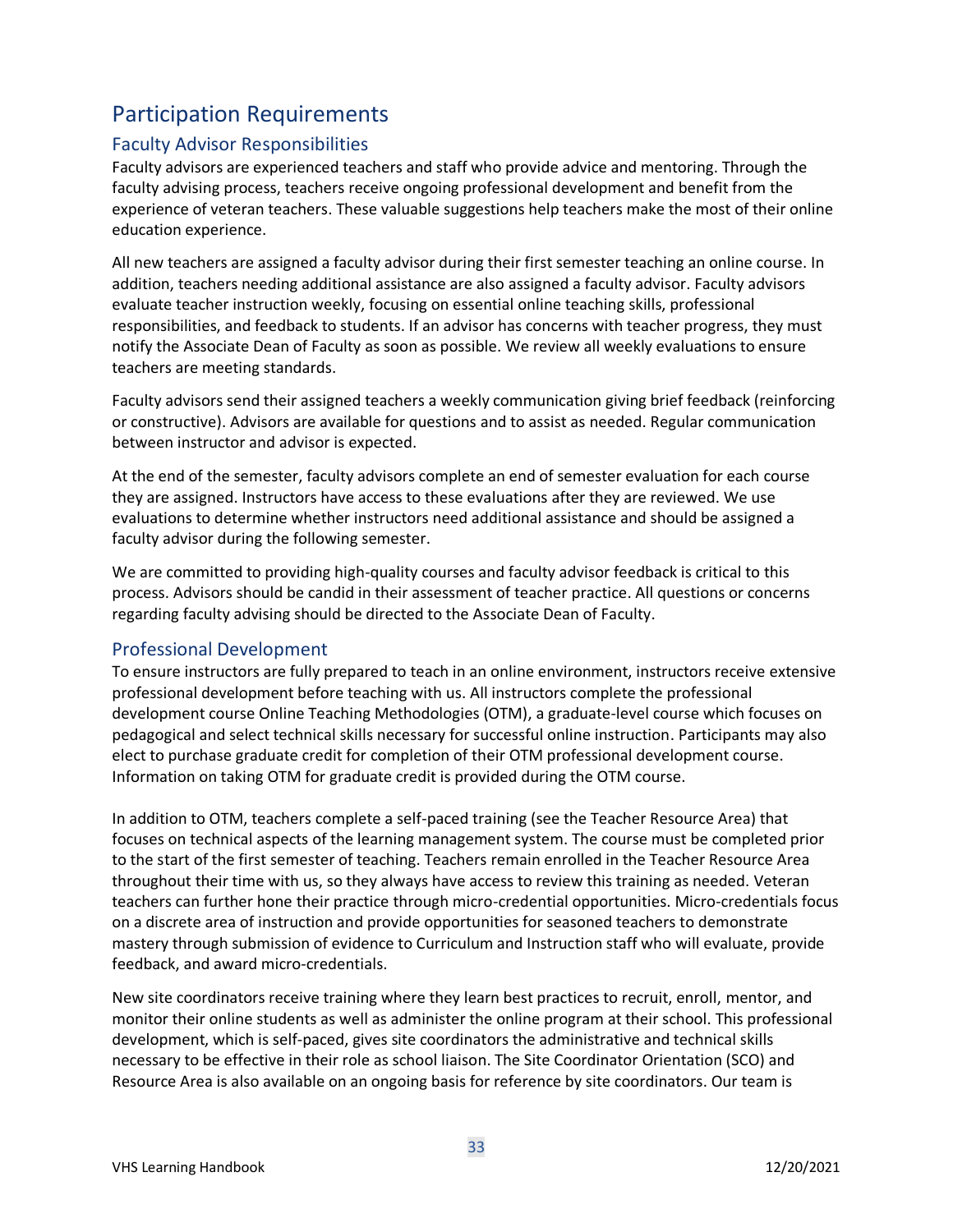always available should site coordinators need additional support or have questions on program implementation at their school.

#### <span id="page-33-0"></span>School Requirements for Full Participation

We offer many types of program participation to suit the needs of schools and students. A fully participating school is one that provides both a teacher (to be an online course instructor) and a site coordinator. The school receives a discounted participation fee for providing both a course instructor and a site coordinator. Course instructors assigned by a local school to participate in our program must be freed from one period of teaching duties (0.20 full-time equivalent (FTE)) to teach a VHS Learning online course.

Schools may use the seats they purchase to enroll students in any academic-year course in which the student meets the course prerequisites. Schools may distribute these seats as they see fit within their own student population.

Each participating school designates a local school site coordinator. The site coordinator is responsible for coordinating the VHS Learning online program at their school and is the primary contact for their school. We suggest that the site coordinator be freed from other responsibilities for one period per day (to a maximum of 0.2 FTE). A site coordinator can be a school counselor, teacher, administrator, or paraprofessional, and multiple site coordinators can be assigned so that duties can be shared. Multiple site coordinators at the same school will be trained at no additional charge. Site coordinators must understand and adhere to any local requirements regarding online course enrollment within their own school districts/states.

#### <span id="page-33-1"></span>School Requirements for Student-only Participation

We offer many types of program participation to suit the needs of schools and students. A school with "student-only" participation does not have a local teacher instructing an online course and uses only a site coordinator for program participation.

Schools with student-only participation pay a fee and assign a local resource as the school's site coordinator. The site coordinator is responsible for coordinating the program within the school and is the primary contact for their school. We suggest that the site coordinator be freed from other responsibilities for one period per day (to a maximum of 0.2 FTE). A site coordinator can be a school counselor or paraprofessional, and multiple site coordinators can be assigned so that duties can be shared. Multiple site coordinators at the same school can be trained at no charge. Site coordinators must understand and adhere to any local requirements regarding online course enrollment within their own school districts/states.

Further details on participation options are available on our web site or by speaking to a team member.

#### <span id="page-33-2"></span>Site Coordinator Responsibilities

The site coordinator is the primary contact between students, schools, and VHS Learning. Site coordinator responsibilities include:

- sharing information about VHS Learning program requirements and student expectations with students and families,
- recruiting students who are a good fit for the program,
- registering students into VHS Learning online courses,
- monitoring student progress,
- collecting and reporting progress reports,
- communicating student needs and verifying absences,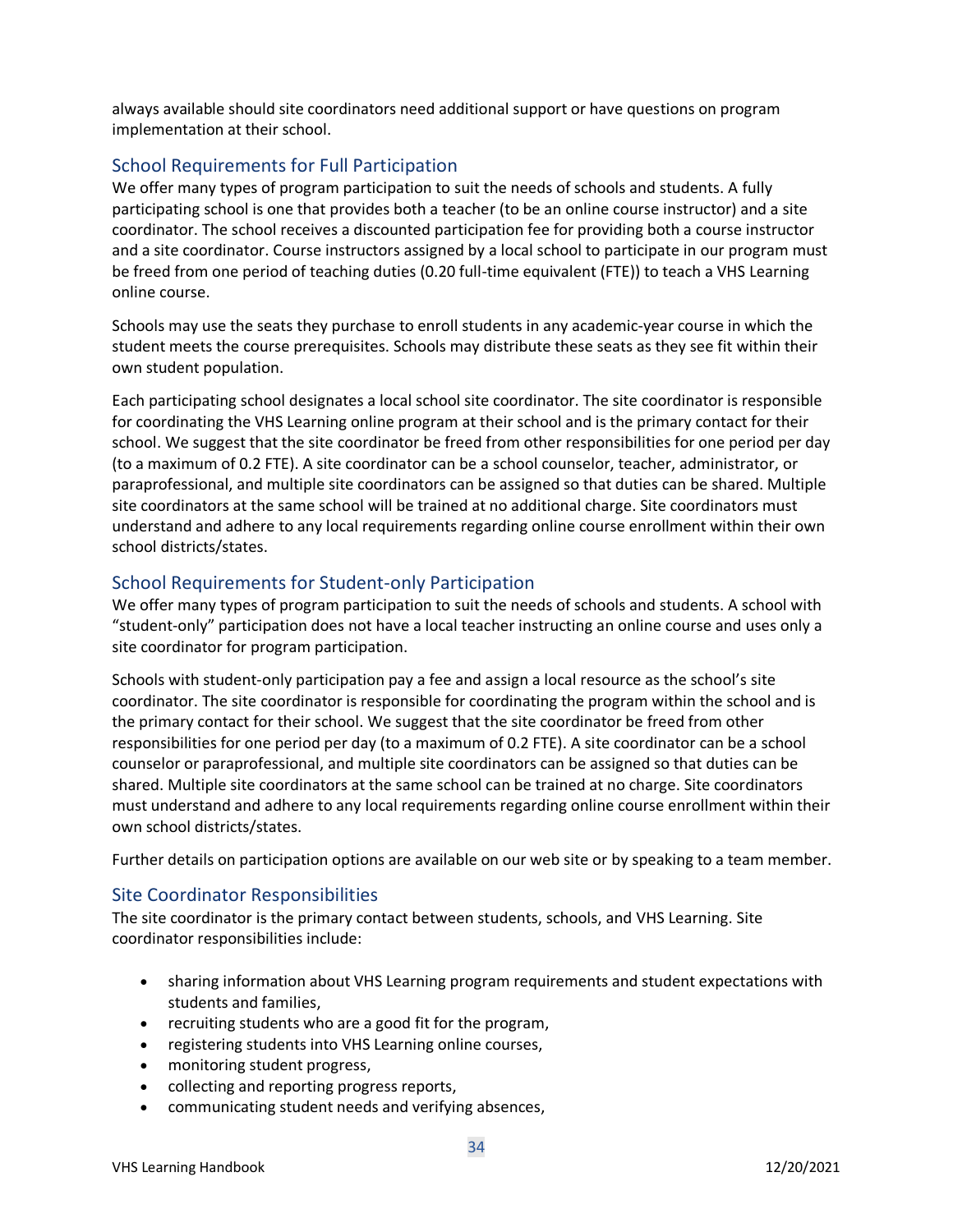- reporting final grades, and
- sharing general information about the program with local administrators, school counselors, students, and families.

The site coordinator ensures grade and progress reports for participating students are submitted for administrative purposes within the students' local school. Site coordinators track student progress in courses, review student progress within our student information system (SIS), and act quickly to resolve any issues. Site coordinators meet regularly with all students to troubleshoot operational problems and discuss progress. Site coordinators also serve as parent liaisons for students taking online courses.

Site coordinators work with course instructors when students need additional support or have an extended illness or circumstance that interferes with their participation in a course. Site coordinators manage attendance procedures, student access, and enrollment in courses.

The site coordinator keeps VHS Learning informed about progress and problems on a timely basis and ensures communications reach the appropriate school personnel. We must be notified as soon as possible via th[e Service Center](https://service.vhslearning.org/) if there is a change of site coordinator.

#### <span id="page-34-0"></span>Student Licensing

Software licenses are protected under copyright laws. Teachers work with our Curriculum and Instruction team as needed to obtain appropriate licenses for software prior to use in online courses.

#### <span id="page-34-1"></span>Student Participation in Courses

Online students are expected to attend and participate in their courses as fully as they would attend and participate in a face-to-face course. All assigned work should be completed in a timely fashion by course due dates and students must actively participate in course discussions. At an absolute minimum, students are required to log-in and perform work in their online courses three times per week. Ideally, students will access their online classes each weekday.

In cases of extended student absence due to illness (four days or more), the student, or the student's parent/guardian, may either contact the teacher directly (in the Private Topic) or contact the school site coordinator for assistance in coordinating make up work. It is the responsibility of the student to make up work missed due to absence. Unless there are extenuating circumstances, work should be made up within one week of the student's return to school. Credit for make-up work is at the discretion of the course instructor. If the site coordinator disagrees with the teacher's decision, they can request a review by filing a support request. It is the responsibility of each student to be familiar with late work policies and attendance policies and to adhere to these policies.

Students who do not participate in their course for 14 days will be considered truant/non-participatory and may be dropped from the course at the discretion of VHS Learning. Please see the Truancy/Student Non-Participation policy in this handbook for additional details.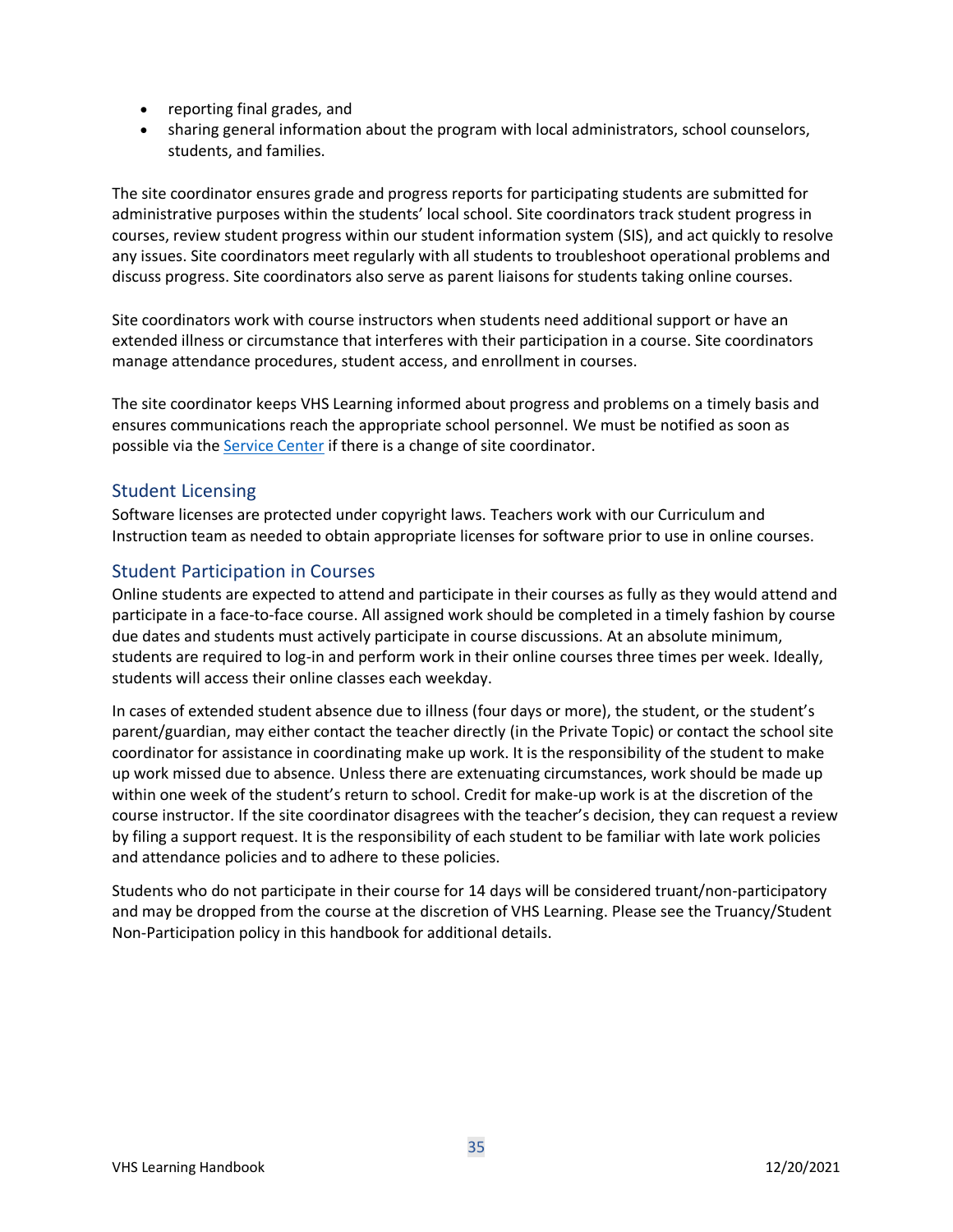#### <span id="page-35-0"></span>Teacher Responsibilities

Online teachers create a safe and vibrant learning community within our classrooms. Teachers who do not meet our expectations and requirements for participation will be subject to faculty sanction (see Faculty Sanctions in this handbook). Teachers must maintain content area certification and background checks as required by the local department of education. At minimum, teachers must have a fingerprinted background check every 5 years.

#### <span id="page-35-1"></span>General Participation

- Teachers are expected to participate in their VHS Learning course as fully as they would participate in a traditional classroom course, at minimum, teachers reviewing their course and student participation at least once a day, Monday through Friday.
- Working over the weekend is not required. Many teachers choose to because student activity often increases over the weekend. In addition, some teachers appreciate the flexibility working in an online classroom provides.
- Teachers are expected to host office hours in accordance with our Synchronous Tools policy (at least twice per month for AP classes and once per month for non-AP classes).

#### <span id="page-35-2"></span>**Discussions**

- Teachers must read and monitor all student posts in course discussions regularly each week.
- Teachers are expected to have a presence in the course discussions and should model by adding posts that deepen the discussion and help students develop critical thinking skills.
- Teachers are required to respond to questions posted by students in their Private Topic (PT) and in any questions area within 24 hours, Monday through Friday.

#### <span id="page-35-3"></span>Grading and Feedback

- Teachers are required to grade all assignments within one week of the assignment due date.
- At the end of each term, teachers are required to confirm student grades and enter comments for all students in the [Student Information System.](https://my.vhslearning.org/)
- Teachers are expected to provide substantive, instructive feedback on key assignments each week.
- Although it is important to provide feedback to students who misunderstood and/or did poorly on an assignment, teachers must not neglect students who performed well. Positive feedback should be more comprehensive than "Excellent work!" and should include specifics that show the student the teacher is attentive to their work.
- Substantive feedback includes specific references to improvements that could be made and references to lessons in the week where students can review missed concepts, as applicable.
- Teachers should not provide students full credit on assignments just for participating in a discussion or handing in work. Assignments should be graded based on quality and comprehensiveness.

#### <span id="page-35-4"></span>Home Page News Items (Announcements)

- Teachers are required to post a comprehensive "Welcome" news item at the start of each week.
- Strong "Welcome" News items bridge from the previous week and introduce major themes and topics of the week while setting a positive tone for students.
- Teachers are expected to post at least one additional news item throughout the week.
- Teachers may use the prepopulated news items found in their course, but they are expected to personalize these items, so they reflect their own voice.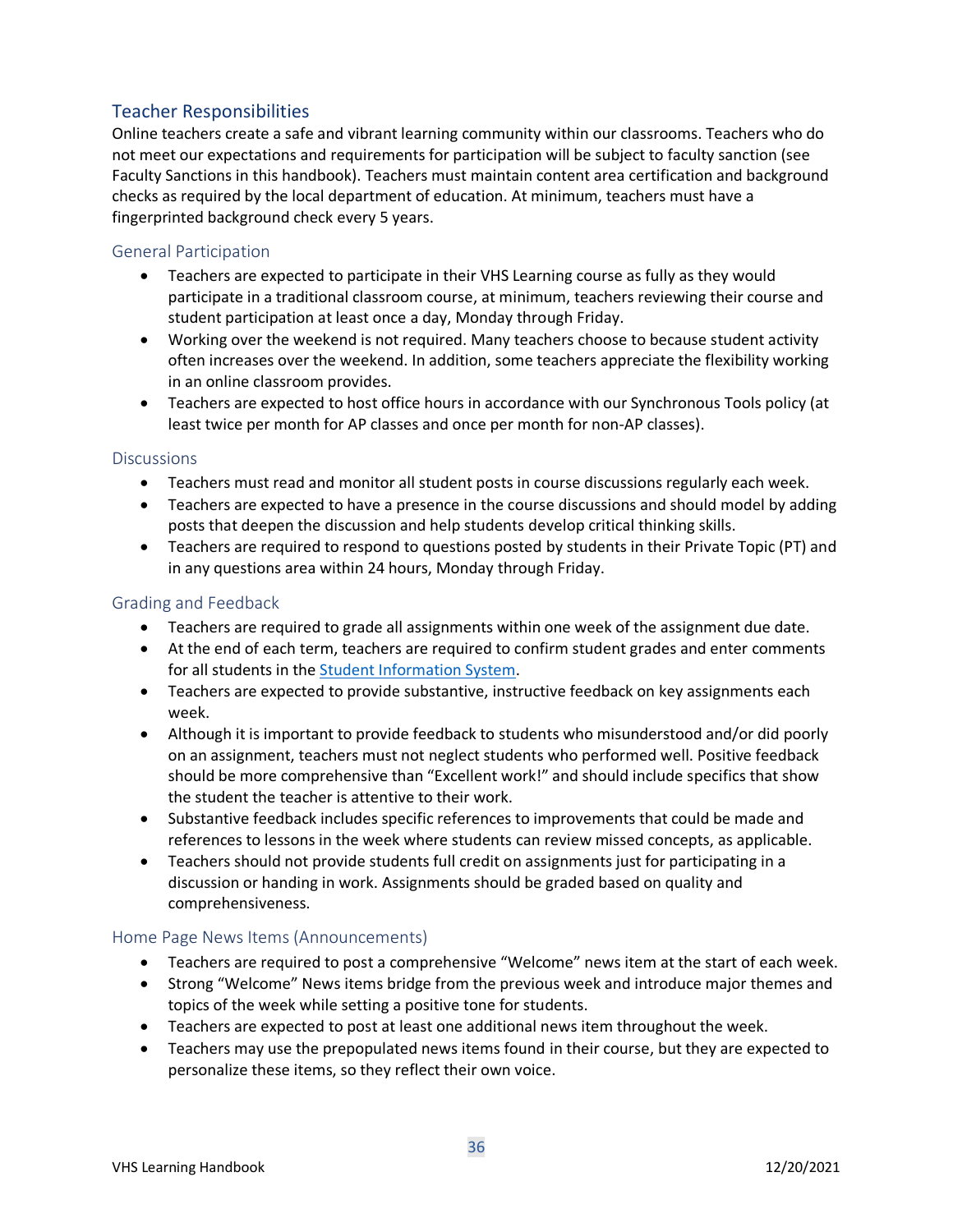#### <span id="page-36-0"></span>Communication

- Teachers are expected to respond to communications from students, site coordinators, and VHS Learning within 24 hours, Monday through Friday.
- Teachers are expected to introduce themselves to their students' site coordinators via email during the first week of the course or as soon as a new student is added, if after Week 1.
- Teachers should communicate with the site coordinator as soon as there is concern about student performance and/or attendance. If a student does not login for more than three days without advance notice, teachers are expected to reach out to site coordinators.
- Teachers are encouraged to copy their curriculum/instructional coordinator on all communication with site coordinators, families, and schools.
- If a student does not participate for ten calendar days without a valid reason from his site coordinator (or without having proactively notified the teacher), the teacher must follow the Truancy/Student Non-Participation policy in this handbook.

#### <span id="page-36-1"></span>Absences

- If an illness or emergency prevents a teacher from teaching their course for three consecutive school days or less, the teacher should contact their curriculum/instructional coordinator (in the same way that the teacher would contact a face-to-face school administrator). In short term teacher absences, VHS Learning will monitor the course section.
- When there is an extended illness or emergency that prevents the teacher from teaching their course for four consecutive school days or more, the teacher or teacher's school administrator should notify their curriculum/instructional coordinator immediately via the Service Center. The teacher should also alert their students via a home page news announcement. Our administration will work with the school district to place a substitute/replacement teacher within the course. The teacher's school district will be subject to a substitute teacher fee.
- Due to the variety of vacation schedules at participating schools, our courses do not include scheduled vacations/breaks for teachers or students as it would be impossible to identify one break period that accommodates all schools. Therefore, teachers must schedule accordingly and plan for internet access during times when their own schedule differs from our calendar.

#### <span id="page-36-2"></span>Course Revisions

- Teachers should put aside time each week in advance of the following week(s) to preview activities and materials prior to students' accessing the week's lessons. This practice not only allows the teacher to re-familiarize themself with lesson content but is also crucial in checking for broken links or other potential issues.
- Teachers are encouraged to recommend modifications, fixes and/or improvements to online courses on an ongoing basis via the Service Center.
- To allow for adequate time to complete modifications, course modification requests should be submitted no later than Friday before the week begins.

#### <span id="page-36-3"></span>Technical Requirements for Participation

- We use the Internet as the primary vehicle for course activities and instruction. Email is the primary tool for communication between faculty and administration. Schools considering participation in the program must have Internet connectivity; students and faculty must be able to access the Internet daily.
- Students typically spend at least one full class period per day using a computer with Internet access to meet the work requirements of their online course.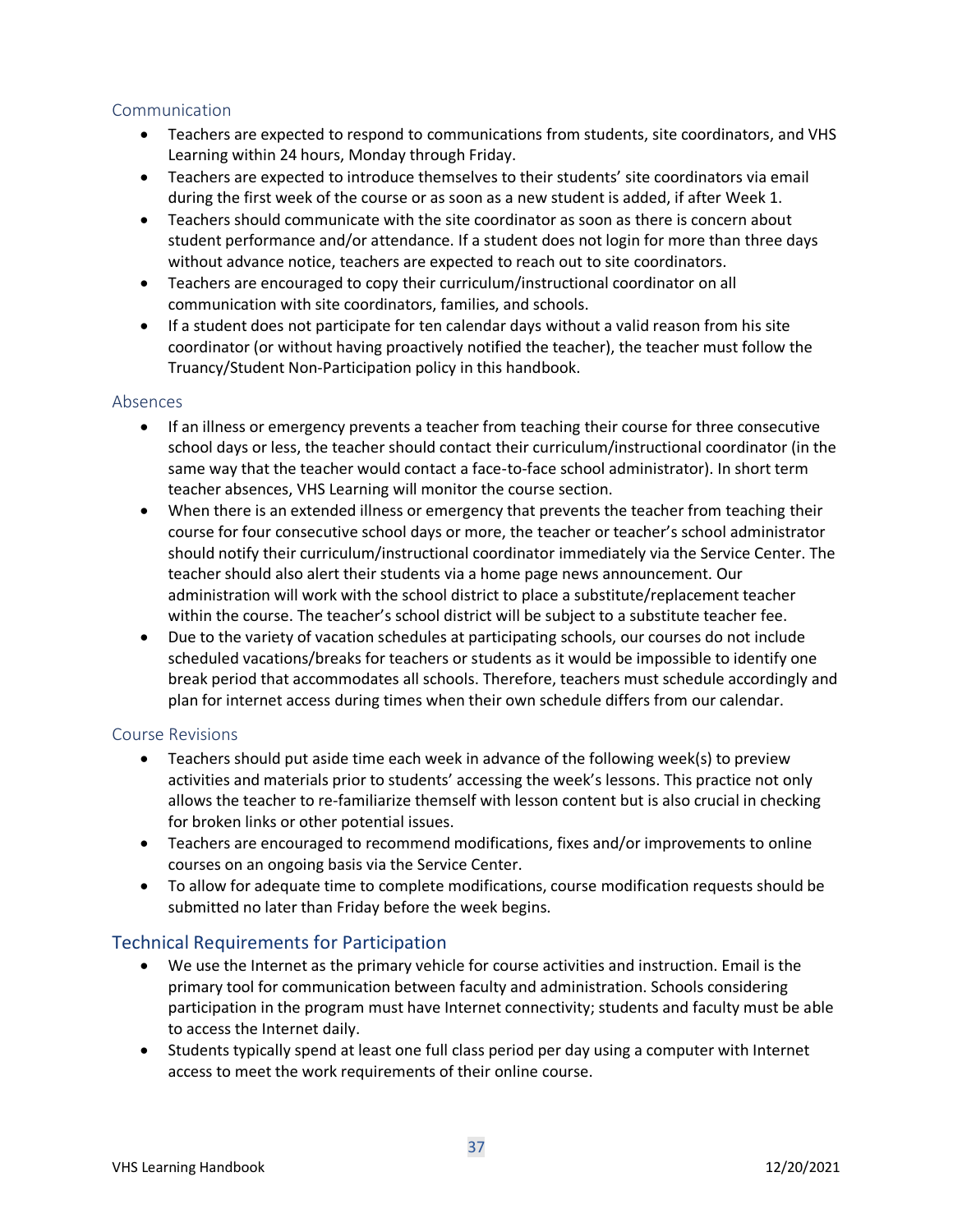- Anti-Virus/Malware Protection: courses may contain links to outside websites, and while we make every effort to maintain these links so that they are up to date and safe, we cannot guarantee that users following links from within a course will not encounter sites hosting malware or viruses. We strongly recommend all users install malware/virus protection from a reputable vendor, and make sure that the definitions are updated regularly to prevent infection. We cannot provide users with technical support for virus/malware removal.
- Technical issues may be reported via a variety of means, including phone, email, and through the [Service Center](https://service.vhslearning.org/) (24/7 support). Support requests submitted to the Service Center will receive a response within 24 hours, Monday through Friday.

## <span id="page-37-0"></span>Flex Program

#### <span id="page-37-1"></span>Flex Course Pacing and Credit

Flex courses are designed for students that require flexible credit recovery and are motivated, independent learners. Students should consult with their school to ensure Flex courses will apply to graduation requirements. Flex courses are not approved for initial eligibility with NCAA.

Flex courses are taught by licensed teachers and enrollment is available on a rolling basis. Students progress through the course independently and work at their own pace. Each Flex course must be completed within 15-weeks, though many students complete the course within an 8-week timeframe. Flex courses are identified as a 0.5-credit or 1-credit credit recovery experience based on the amount of content included in the course. Additional details about the [Flex](https://vhslearning.org/flexible-credit-recovery) program can be found on the Flex page of our website.

#### <span id="page-37-2"></span>Flex Course Extension Request

If a student has not completed a Flex course by the end of the 15-week timeframe, they are eligible to request a two-week extension. To be eligible for a flex course extension, the student must have completed at least 50% of the assignments in the course. Extension requests should be submitted via the Service Center.

#### <span id="page-37-3"></span>Flex Course Partial Credit Request

Students are expected to complete all Flex content to receive credit for each Flex credit recovery course. Workload reduction is not possible, due to the already abbreviated curricula in each course. If a student requires only part of a Flex course, the student's parent/guardian or site coordinator must submit a [support request](https://service.vhslearning.org/) through the Service Center.

The student and parent/guardian should understand that the following will apply:

- The teacher will exempt the student from all non-required assignments.
- The grade for completed assignments will be entered into the VHS Learning Student Information System, so that a school can view the students' earned score.
- A transcript for the course will not be generated, because the student did not earn credit for the course. VHS Learning staff will remove student access to the course transcript.

#### <span id="page-37-4"></span>Flex Course Truancy Policy

Due to the self-paced nature of the Flex program, the standard VHS Learning truancy policy does not apply. The site coordinator and guardian (if information is provided) will receive a weekly email from the VHS Learning system. This email will include the student's current grade, course progress (number of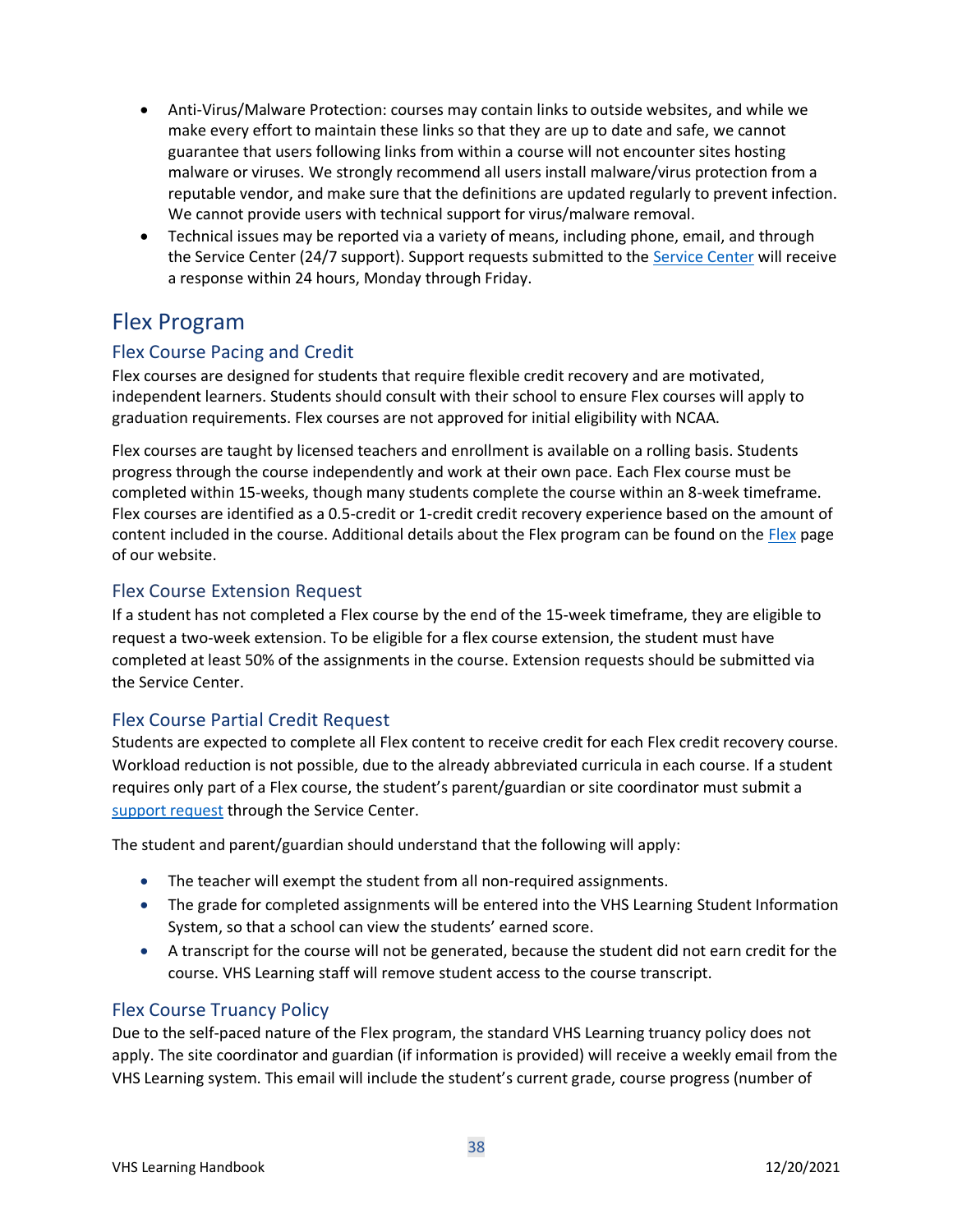assignments remaining), and last course login date. It is expected that the site coordinator or guardian will review these emails regularly and connect with their student if they are not accessing the course.

To support continued student progress, the Flex teacher will take the following actions:

- Check the Classlist at least once per week, noting last course access date.
- If a student has not logged in for more than 2 weeks, the teacher will email the site coordinator and guardian with the following information:
	- o The date of last course login
	- $\circ$  Reminder they are receiving weekly updates from VHS Learning and a suggestion that they file a support request if they are not receiving these emails.
	- o A request for confirmation that the email has been received.
	- o A note that the teacher will continue to monitor for student work and that they are available if needed.
- If the student continues to be absent, the teacher should email approximately once every month thereafter, until the end of the student's time in the course (15 weeks).

#### <span id="page-38-0"></span>Flex Course Tuition Refund

Flex tuition is refundable prior to the start of the class, less a \$25 administrative fee. No tuition refund will be granted after the start of the course. Please note that Flex enrollments start within one day of registration, so the timeframe to receive a full refund is very small. Schools and students should be confident of their enrollment needs prior to enrolling in a Flex course. Membership seats or enrollments purchased in bulk for Flex enrollments are not refundable.

## <span id="page-38-1"></span>Summer School Program

#### <span id="page-38-2"></span>Summer Courses

We offer summer school options for schools and students. Summer courses are either four or eight weeks in duration. The Summer School program is for students who:

- need to make up credits to graduate on time,
- want to try an online course while their schedule is less demanding, and/or
- are looking to stay academically engaged during the summer months.

Summer school students may access their online course from any computer with an Internet connection. Students complete the course with other students in a virtual classroom. The online instructor posts assignments and provides guidance and support. Students spend a minimum of 90 minutes a day Monday through Friday, completing the weekly assignments, working on projects, and contributing to online discussions.

Each 8-week extended session summer course is worth one credit. Each 4-week summer course is worth .5 credits. Content is taught at an accelerated pace so students can cover material during the summer. Participating schools translate credit earned into appropriate school credit. Students and their associated school contact are provided with a course transcript at the end of the course session giving the student's grade for the course and the credit earned. Students on a special education plan who need accommodations must notify the course instructor during the first week of class so that arrangements can be made.

Courses are designed for middle and high school students. Students participating in courses must be